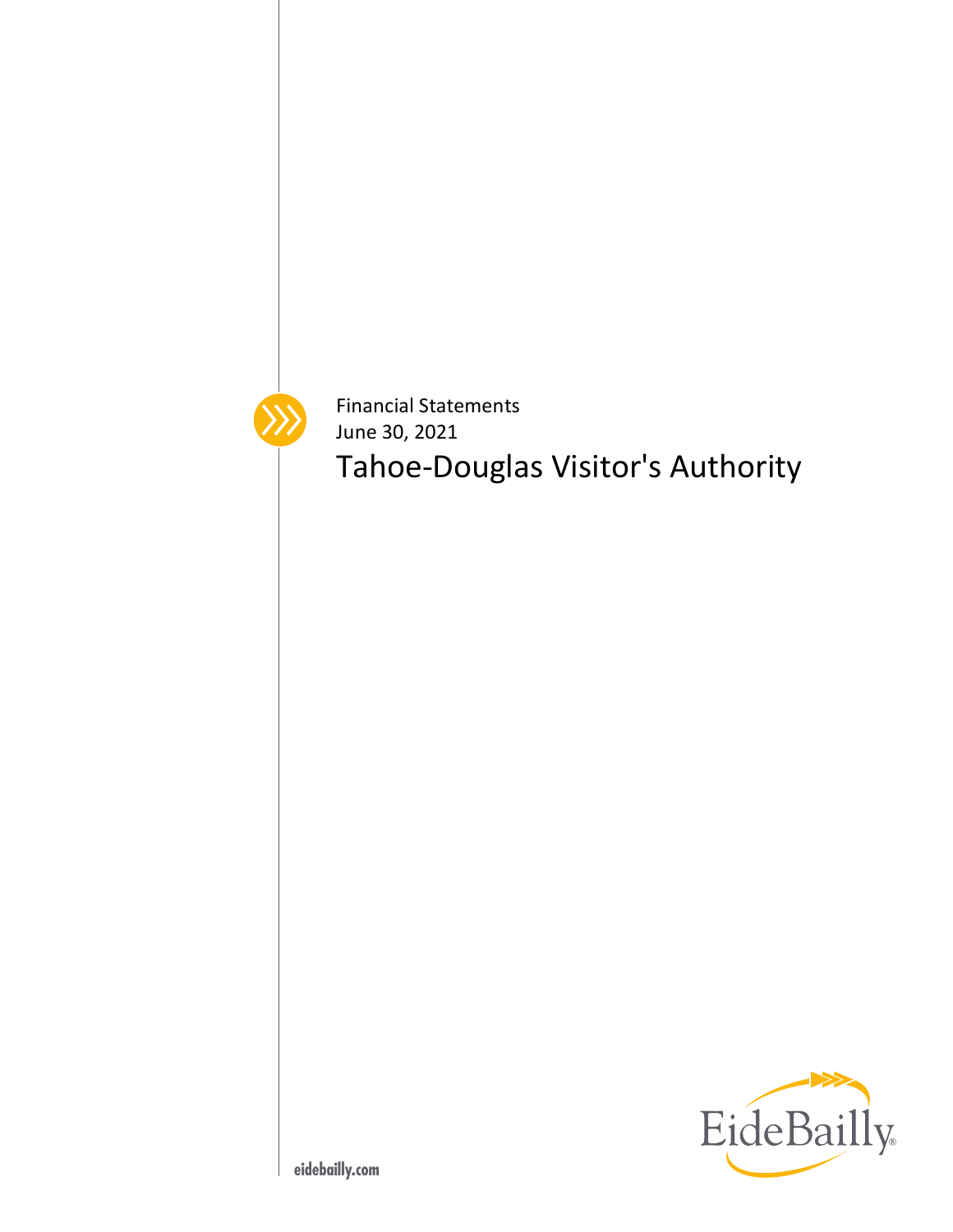| <b>Financial Statements</b>                                                                                                                                                             |
|-----------------------------------------------------------------------------------------------------------------------------------------------------------------------------------------|
| Statement of Activities and Governmental Fund Revenue, Expenditures, and Changes in Fund Balance 10                                                                                     |
| Required Supplementary Information                                                                                                                                                      |
| Statement of Revenue, Expenditures, and Changes in Fund Balance - Budget and Actual21                                                                                                   |
| Independent Auditors' Report on Internal Control over Financial Reporting and on Compliance<br>and Other Matters Based on an Audit of Financial Statements Performed in Accordance with |
|                                                                                                                                                                                         |
|                                                                                                                                                                                         |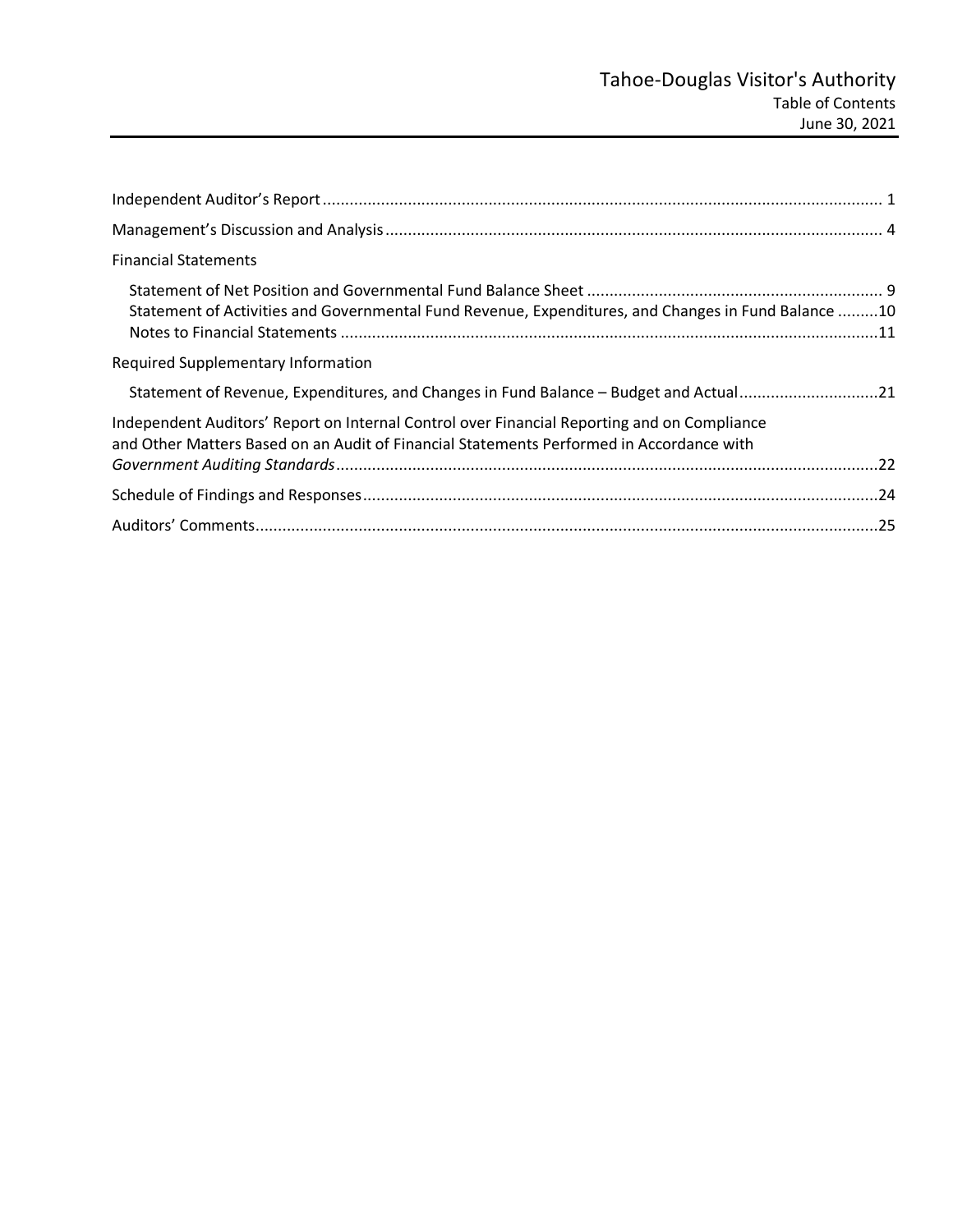

**CPAs & BUSINESS ADVISORS** 

## **Independent Auditor's Report**

<span id="page-2-0"></span>To the Board of Directors Tahoe-Douglas Visitor's Authority Lake Tahoe, Nevada

#### **Report on the Financial Statements**

We have audited the accompanying financial statements of the governmental activities and fund information of Tahoe-Douglas Visitor's Authority (Authority) as of and for the year ended June 30, 2021, and the related notes to the financial statements, which collectively comprise the Authority's basic financial statements as listed in the table of contents.

#### **Management's Responsibility for the Financial Statements**

Management is responsible for the preparation and fair presentation of these financial statements in accordance with accounting principles generally accepted in the United States of America; this includes the design, implementation, and maintenance of internal control relevant to the preparation and fair presentation of financial statements that are free from material misstatement, whether due to fraud or error.

#### **Auditor's Responsibility**

Our responsibility is to express opinions on these financial statements based on our audit. We conducted our audit in accordance with auditing standards generally accepted in the United States of America and the standards applicable to financial audits contained in *Government Auditing Standards*, issued by the Comptroller General of the United States. Those standards require that we plan and perform the audit to obtain reasonable assurance about whether the financial statements are free from material misstatement.

An audit involves performing procedures to obtain audit evidence about the amounts and disclosures in the financial statements. The procedures selected depend on the auditor's judgment, including the assessment of the risks of material misstatement of the financial statements, whether due to fraud or error. In making those risk assessments, the auditor considers internal control relevant to the entity's preparation and fair presentation of the financial statements in order to design audit procedures that are appropriate in the circumstances, but not for the purpose of expressing an opinion on the effectiveness of the entity's internal control. Accordingly, we express no such opinion. An audit also includes evaluating the appropriateness of accounting policies used and the reasonableness of significant accounting estimates made by management, as well as evaluating the overall presentation of the financial statements.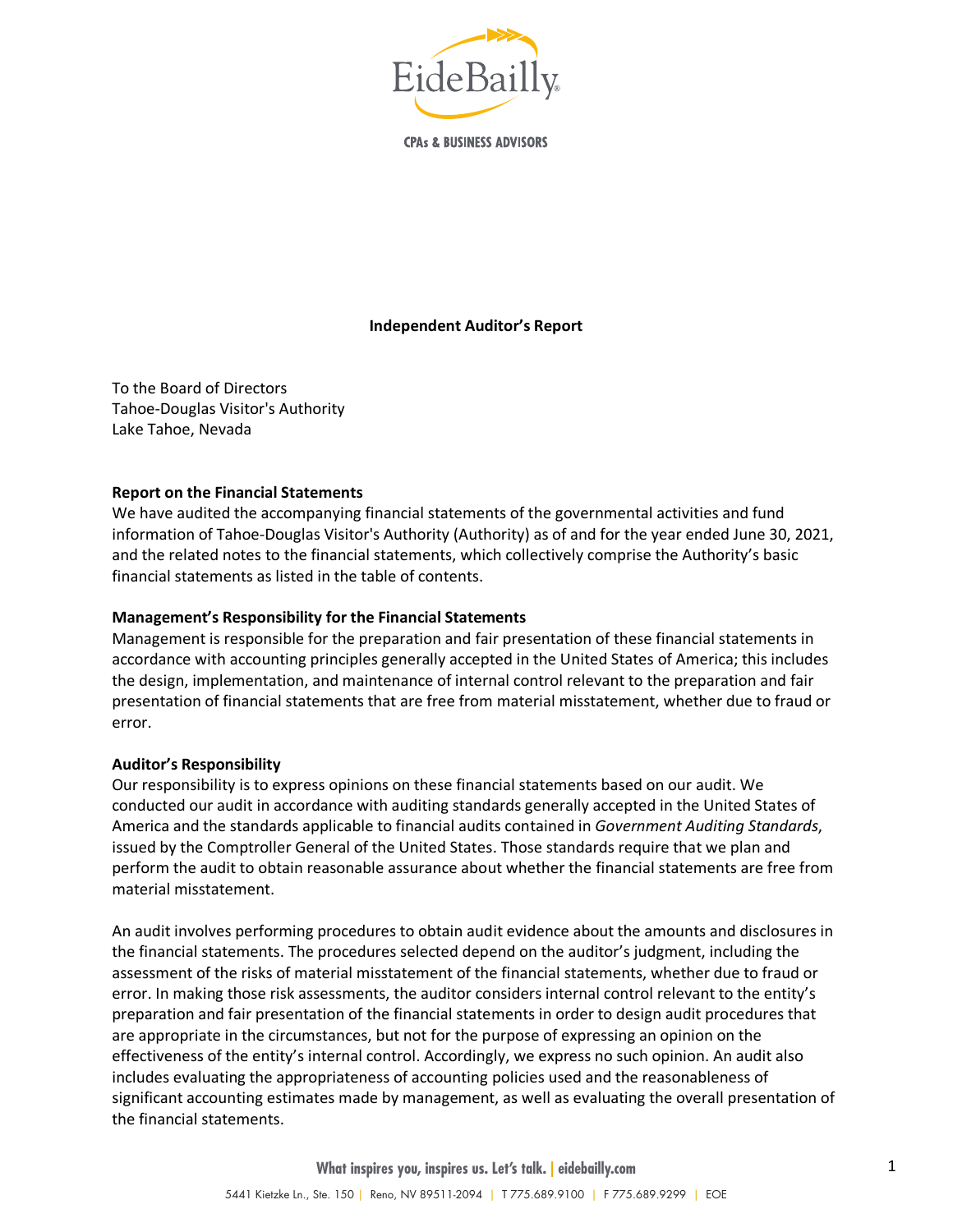We believe that the audit evidence we have obtained is sufficient and appropriate to provide a basis for our audit opinion.

## **Opinion**

In our opinion, the financial statements referred to above present fairly, in all material respects, the respective financial position of the governmental activities and the fund information of the Authority, as of June 30, 2021, and the respective changes in financial position for the year then ended in accordance with accounting principles generally accepted in the United States of America.

## **Other Matters**

## *Required Supplementary Information*

Accounting principles generally accepted in the United States of America require that the management's discussion and analysis and budgetary comparison information on pages 4-8 and 21, respectively, be presented to supplement the basic financial statements.

The management's discussion and analysis, although not a part of the basic financial statements, is required by the Governmental Accounting Standards Board, who considers it to be an essential part of financial reporting for placing the basic financial statements in an appropriate operational, economic, or historical context. We have applied certain limited procedures to the management's discussion and analysis in accordance with auditing standards generally accepted in the United States of America, which consisted of inquiries of management about the methods of preparing the information and comparing the information for consistency with management's responses to our inquiries, the basic financial statements, and other knowledge we obtained during our audit of the basic financial statements. We do not express an opinion or provide any assurance on the information because the limited procedures do not provide us with sufficient evidence to express an opinion or provide any assurance.

The budgetary comparison information is the responsibility of management and were derived from and relate directly to the underlying accounting and other records used to prepare the basic financial statements. Such information has been subjected to the auditing procedures applied in the audit of the basic financial statements and certain additional procedures, including comparing and reconciling such information directly to the underlying accounting and other records used to prepare the basic financial statements or to the basic financial statements themselves, and other additional procedures in accordance with auditing standards generally accepted in the United States of America. In our opinion, the budgetary comparison information is fairly stated, in all material respects, in relation to the basic financial statements as a whole.

## **Report on Summarized Comparative Information**

We have previously audited 2020 financial statements of Tahoe-Douglas Visitor's Authority, and we expressed an unmodified audit opinion on those audited financial statements in our report dated November 16, 2020. In our opinion, the summarized comparative information presented herein as of and for the year ended June 30, 2020 is consistent, in all material respects, with the audited financial statements from which it has been derived.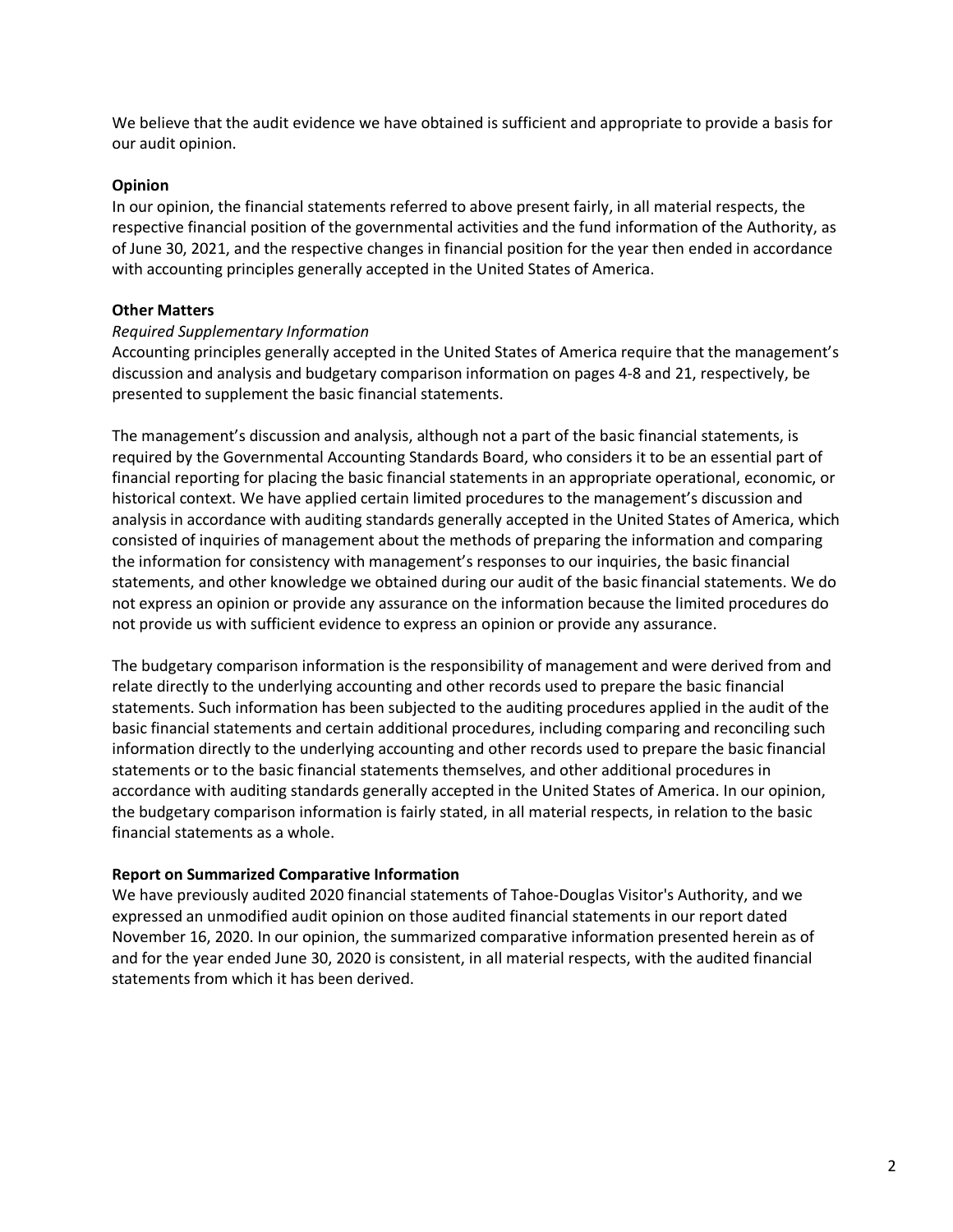#### **Other Reporting Required by** *Government Auditing Standards*

In accordance with *Government Auditing Standards*, we have also issued our report dated November 30, 2021, on our consideration of the Tahoe-Douglas Visitor's Authority's internal control over financial reporting and on our tests of its compliance with certain provisions of laws, regulations, contracts, and grant agreements and other matters. The purpose of that report is solely to describe the scope of our testing of internal control over financial reporting and compliance and the results of that testing, and not to provide an opinion on the effectiveness of the Authority's internal control over financial reporting or on compliance. That report is an integral part of an audit performed in accordance with *Government Auditing Standards* in considering the Authority's internal control over financial reporting and compliance.

Ede Sailly LLP

Reno, Nevada November 30, 2021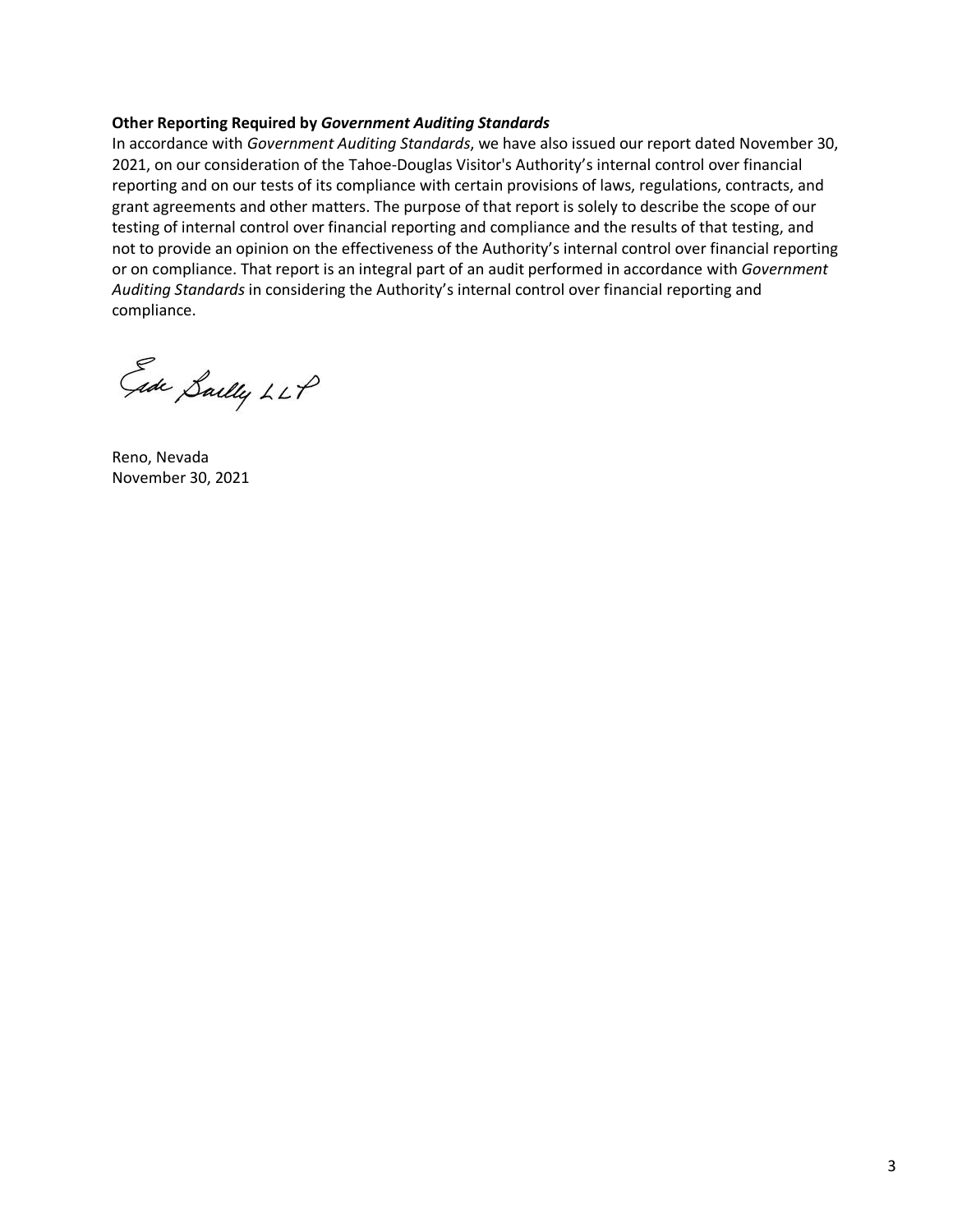<span id="page-5-0"></span>The management's discussion and analysis of the Tahoe-Douglas Visitor's Authority's (Authority) financial condition and activities for the fiscal year ended June 30, 2021, is presented in conjunction with the audited financial statements.

The Authority provides marketing, advertising and events designed to bring tourists to the south shore of Lake Tahoe. Its primary goal is to increase hotel occupancy and gaming revenues in the Tahoe Township (Lake Tahoe) portion of Douglas County, Nevada. The financial statements reflect the application of various resources toward achieving this goal as well as the status of the Authority's assets, liabilities and fund balance at year-end.

# *Financial Highlights*

Based upon the previous fiscal year actual revenue, the Authority's 2021 revenue budget remained conservative to reflect regional and national lodging occupancy trends. Year-end revenue allowed the Authority to fund initiatives as planned and included advertising, public relations, sales and events, including Operation Sierra Storm, Harvey's Lake Tahoe Summer Concert Series and American Century Championship.

The Authority has a Memorandum of Understanding with the Lake Tahoe Visitors Authority (LTVA) and the South Lake Tahoe Tourism Improvement District (SLTTID), recognizing the LTVA as the Destination Marketing Organization for the South Lake Tahoe area, which includes the Tahoe Township. The Authority funds contribute significantly to the LTVA's destination promotion efforts that include advertising, public relations, domestic and international sales, marketing, special events and visitor information services. As the economy bounces back from the COVID-19 pandemic, causing Tahoe Township and City of South Lake Tahoe businesses to reopen, the Authority projected its budget to reflect more revenues for fiscal year 2021. The Authority increased some expenses to the LTVA.

During fiscal year 2021, the Authority was successful in its issuance of bonds, which allowed the Authority to use \$100 million dollars towards the construction of the event center.

# *Overview of Annual Financial Report*

Management's Discussion and Analysis (MD&A) serves as an introduction to, and should be read in conjunction with, the basic audited financial statements and supplementary information. The MD&A represents management's examination and analysis of the Authority's financial condition and performance. Summary financial statement data, key financial and operational indicators used in the Authority's strategic plan, budget, and other management tools were used for this analysis.

The Authority uses the modified accrual basis of accounting for financial statement reporting. The financial statements have been prepared in accordance with generally accepted accounting principles as applied to governmental units. The financial statements include a balance sheet; a statement of revenue, expenditures, and changes in fund balance; and notes to the financial statements.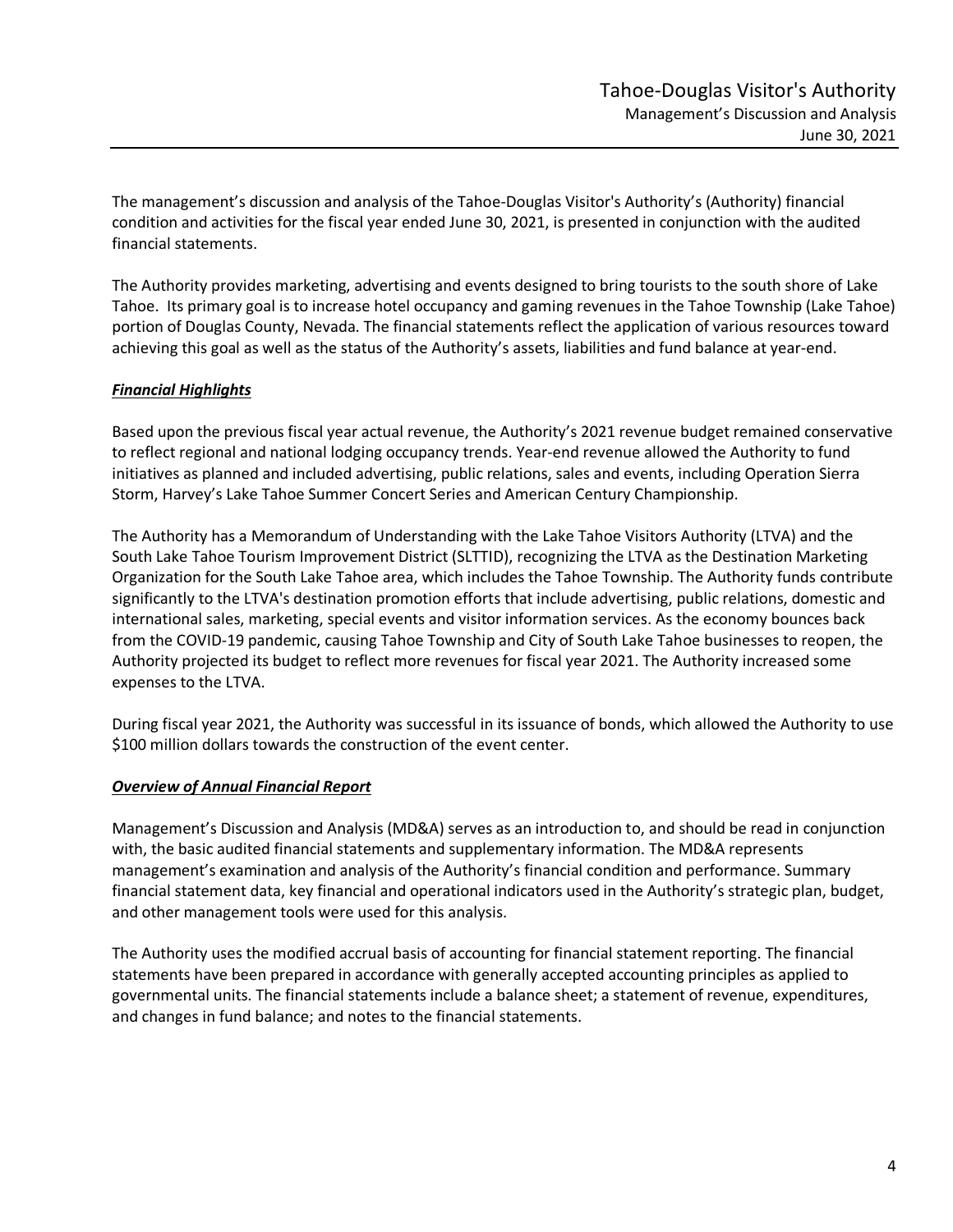The Statement of Net Position and Governmental Fund Balance Sheet present the financial position of the Authority on both the modified accrual basis under the general fund and the full accrual historical cost basis as net position. This statement provides information on the Authority's assets, deferred outflows, liabilities and deferred inflows, with the difference reported as net position. Over time, increases and decreases in net position are one indicator of whether the financial position of the Authority is improving or deteriorating.

The Statement of Net Position and Governmental Fund Balance Sheet provides information about the nature and amount of resources and obligations at year-end. The Statement of Activities and Governmental Fund Revenue, Expenditures and Changes in Fund Balance present the results of the activities over the course of the fiscal year and information as to how the fund balance and net position changed during the year. The fund balance changes under the modified accrual method when revenue is received or the expenditure is made, while changes in net position under the full accrual method are recorded as soon as the underlying event giving rise to the change occurs, regardless of the timing of the related cash flows. This statement also provides certain information about the Authority's recovery of its costs.

The notes to the financial statements provide required disclosures and other information that are essential to a full understanding of material data provided in the statements. The notes present information about the Authority's accounting policies, significant account balances and activities, material risks, obligations, commitments, contingencies and subsequent events, if any.

The financial statements were prepared from the detailed books and records of the Authority.

For the year ended June 30, 2021, the Authority has \$95.5 million in total differences between the fund financial statements and the government-wide financial statements. The differences are related to revenue received from Douglas County, issuance of bonds, and capital improvements. The Authority has chosen to report the two sets of financial statements as a single presentation.

# *Financial Analysis*

Assets increased significantly this fiscal year in part due to the receipt higher of than prior year room tax and redevelopment area tax revenues (increased \$3.7 million), issuance of bonds, and also because the Authority capitalized expenditures of \$16.1 million for the event center. The Authority increased expenditures such as funding agreements from prior year in preparation for planned capital expenses anticipated for the event center. Liabilities increased significantly this fiscal year in part due to the accounts payable, issuance of bonds, and bond interest payable.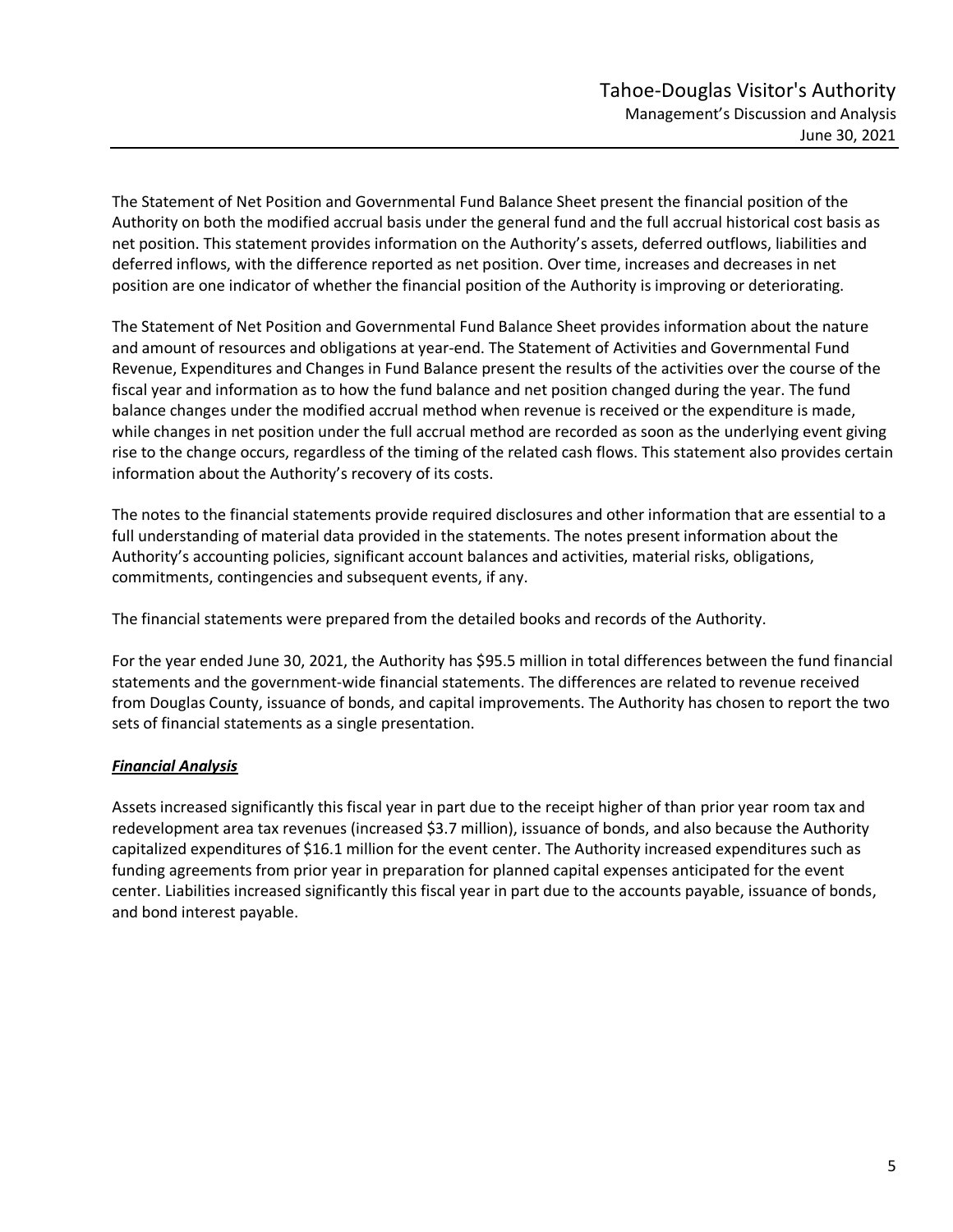The following is a summary of financial position based upon the government-wide financial statements as of June 30:

|                                      | 2021 |             |    | 2020       |
|--------------------------------------|------|-------------|----|------------|
| Current assets                       | \$   | 129,585,285 | \$ | 12,987,008 |
| Capital assets not being depreciated |      | 21,553,158  |    | 5,525,546  |
| Capital assets being depreciated     |      | 72,500      |    |            |
|                                      |      |             |    |            |
|                                      |      | 151,210,943 |    | 18,512,554 |
|                                      |      |             |    |            |
| <b>Total liabilities</b>             |      | 125,402,342 |    | 162,744    |
|                                      |      |             |    |            |
| Net investment in capital assets     |      | 21,625,658  |    | 5,525,546  |
| Restricted                           |      | 5,890,900   |    | 1,911,300  |
| Unrestricted                         |      | (1,707,957) |    | 10,912,964 |
| Total net position                   | Ŝ.   | 25,808,601  | Ś. | 18,349,810 |

Room tax revenue increased compared to the prior year by \$3.7 million, or 41%. This increase was due to the economy reopening from the COVID-19 pandemic and more travelers purchasing rooms in the Tahoe area. The Authority increased expenses specifically capital expenses related to the event center.

The following is a summary of the statement of activities for the years ended June 30:

|                        | 2021 |            |    | 2020         |
|------------------------|------|------------|----|--------------|
| Room tax revenue       | Ş    | 12,659,930 | \$ | 8,976,429    |
| Redevelopment area tax |      | 1,028,872  |    | 1,911,300.00 |
| Other revenues         |      | 309,462    |    | 193,205      |
| Total revenues         |      | 13,998,264 |    | 11,080,934   |
| Total expenditures     |      | 6,539,473  |    | 2,974,114    |
| Change in net position |      | 7,458,791  |    | 8,106,820    |
| Beginning fund balance |      | 18,349,810 |    | 10,242,990   |
| Ending fund balance    | \$   | 25,808,601 |    | 18,349,810   |
|                        |      |            |    |              |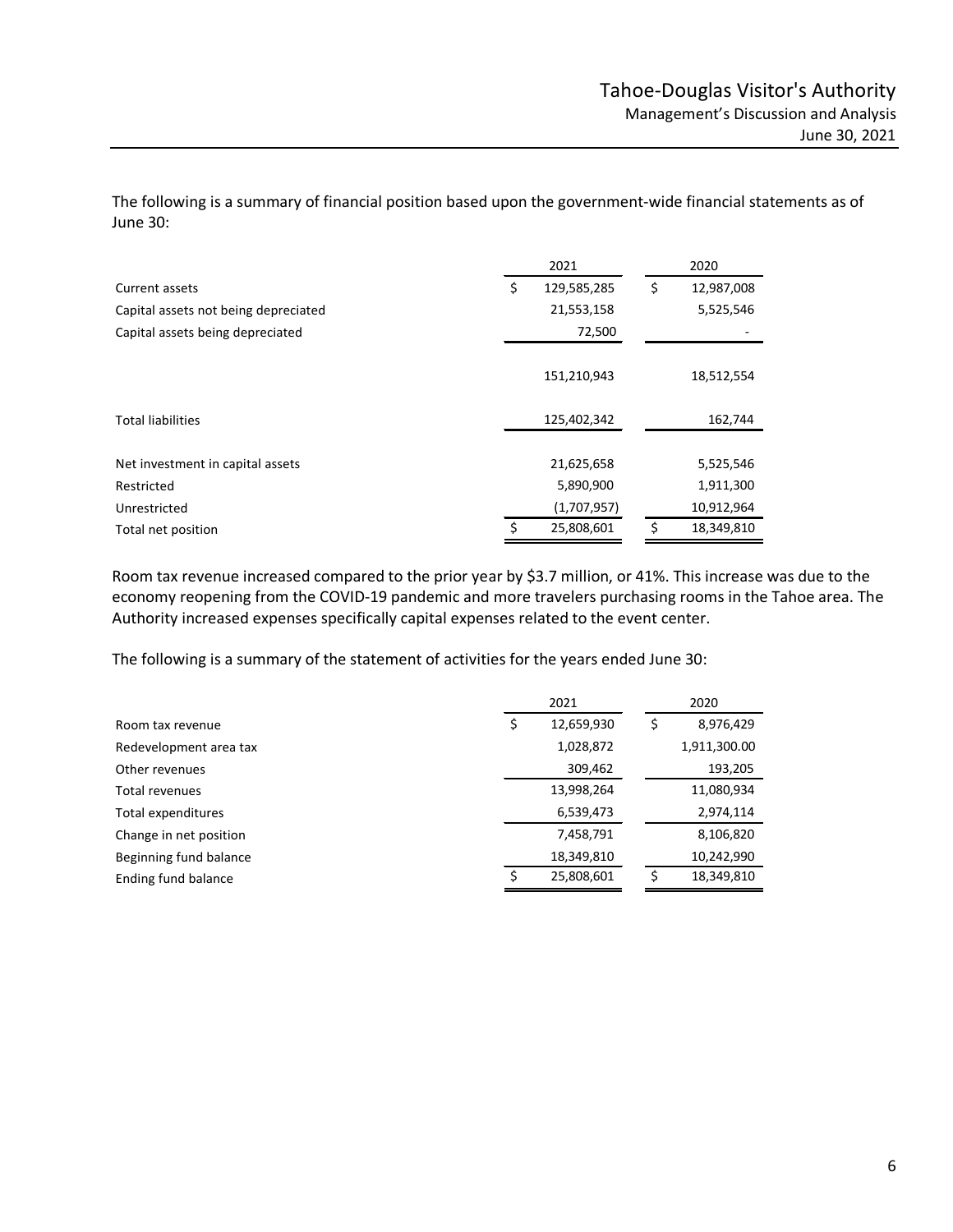## *Results of Operations*

Room tax and redevelopment area tax revenues were significantly less than compared to the budget. The new bond proceeds increased revenues by \$117 million. Other revenues were less budget by 8%. Expenditures were over budget by 46% due to the capital outlay expenditure being \$16.2 million. Overall, the Authority's change excess of revenue over expenditures increased fund balance by 923%.

The biggest change from the budget was less revenue received for taxes than the budget, the increase from the bond proceeds, and overspending the fiscal year 2021 Event Center expenditure line item. The Authority budgeted \$16.8 million in tax revenue which much less due to the recovery from the coronavirus pandemic being slower than expected. The Authority budgeted \$9.7 million in Event Center expenses, not completely able to estimate pre-construction consultant costs and the timing of those costs.

|                                     | 2021 |            |                  | 2020 |               |    |  |            |
|-------------------------------------|------|------------|------------------|------|---------------|----|--|------------|
|                                     |      | Budget     | Actual           |      | <b>Budget</b> |    |  | Actual     |
| Room tax revenue                    | S    | 16,842,514 | \$<br>13,602,963 | S    | 13,343,160    | Ş  |  | 8,626,252  |
| Redevelopment area tax              |      |            | 1,028,872        |      |               |    |  | 1,911,300  |
| Bond proceeds                       |      |            | 117,408,735      |      |               |    |  |            |
| Other revenues                      |      | 285,100    | 309,462          |      | 244,720       |    |  | 193,205    |
| Total revenues                      |      | 17,127,614 | 132,350,032      |      | 13,587,880    |    |  | 10,730,757 |
| Community support                   |      | 5,515,121  | 2,935,874        |      | 4,150,927     |    |  | 2,974,114  |
| Capital outlay                      |      |            | 16,102,612       |      | 9,363,456     |    |  | 4,687,187  |
| Bond debt service                   |      | 9,747,950  | 3,601,099        |      |               |    |  |            |
| Total expenditures                  |      | 15,263,071 | 22,639,585       |      | 13,514,383    |    |  | 7,661,301  |
| Excess of revenue over expenditures |      | 1,864,543  | 109,710,447      |      | 73,497        |    |  | 3,069,456  |
| Beginning fund balance              |      | 5,609,203  | 11,881,231       |      | 5,535,706     |    |  | 8,811,775  |
| Ending fund balance                 |      | 7,473,746  | 121,591,678      |      | 5,609,203     | \$ |  | 11,881,231 |

# *Capital Assets*

The Authority capitalizes assets towards the building of the event center. The established policy for capitalization includes expenses related to consultants (including some legal) involved in providing regulatory agencies with project approval required information, consultants involved in pre-construction specific activities not included are financial and most legal expense, Public Relations and informational reports. Marketing and promotion costs are not included.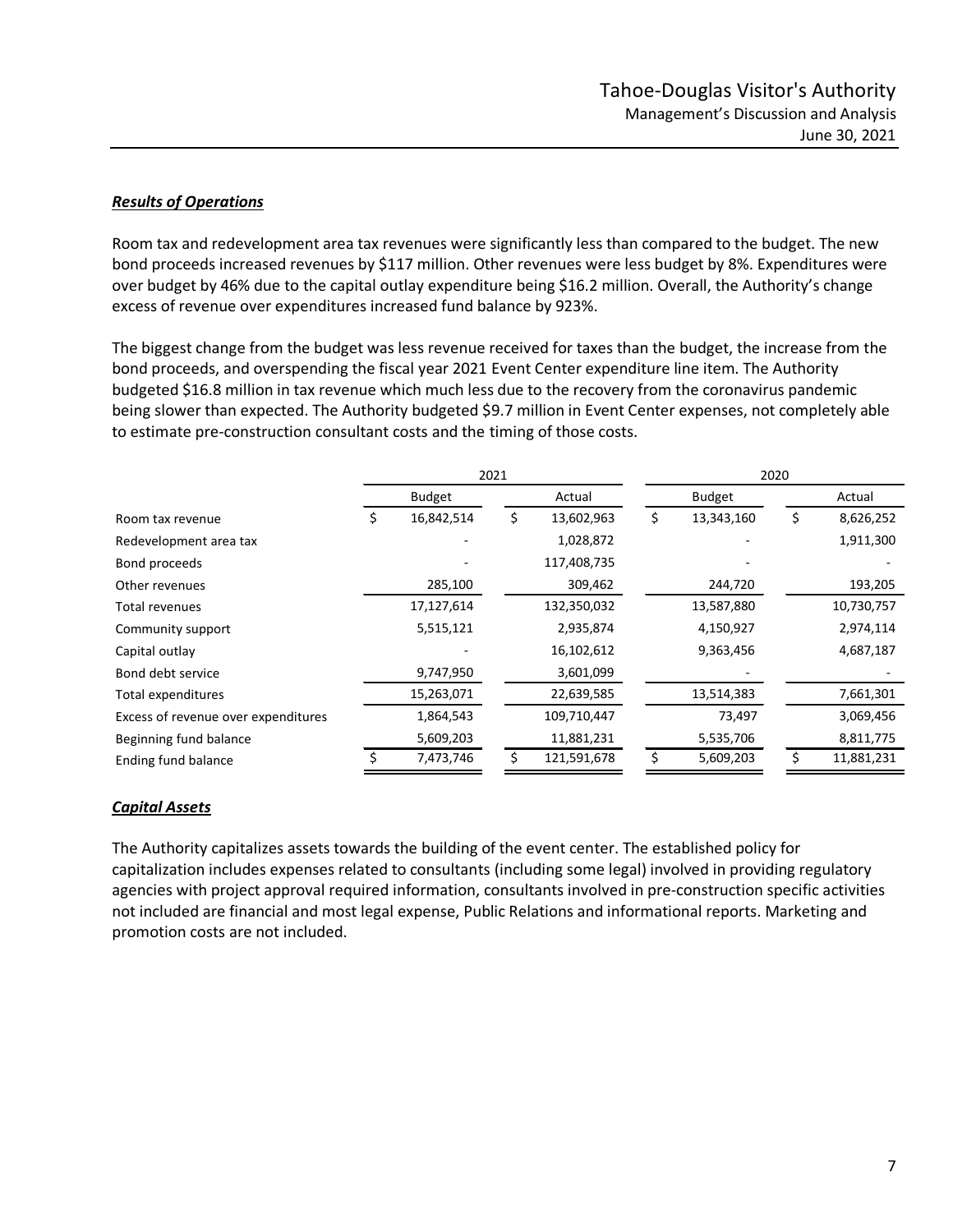# *Economic Factors*

During the 2020-2021 fiscal year (FY20), the Authority was able to issue bonds and the Event Center continued to be constructed. The Authority anticipated continuing funding of special events such as Heavenly Holidays, the Harveys Concert Series and American Century Championship. COVID-19 resulted in the cancellation of the Concert Series and the ACC event occurred without spectators. The \$5/night/room Tourism Surcharge will continue to be collected and used towards event center operations. Douglas County experienced vacation rental segment collection challenges and the \$5 surcharge revenues anticipated were below budget. A capture of those revenues in arrears is anticipated over the next year as Douglas County brings on a new partner in that collection activity.

## *Final Comments*

The Authority continues to test new marketing programs and refine those which have proven successful. Cooperative advertising programs partnering public and private entities continue to be successful. The programs allow the participants to achieve greater market impact. Similar results are being achieved by consolidating marketing efforts with the Lake Tahoe Visitors Authority.

This financial report is designed to provide the reader with a general overview of the Authority's finances. Questions concerning any of the information provided in this report or requests for additional financial information should be addressed to the Executive Director, Carol Chaplin, at P.O. Box 6777, Lake Tahoe, Nevada 89449.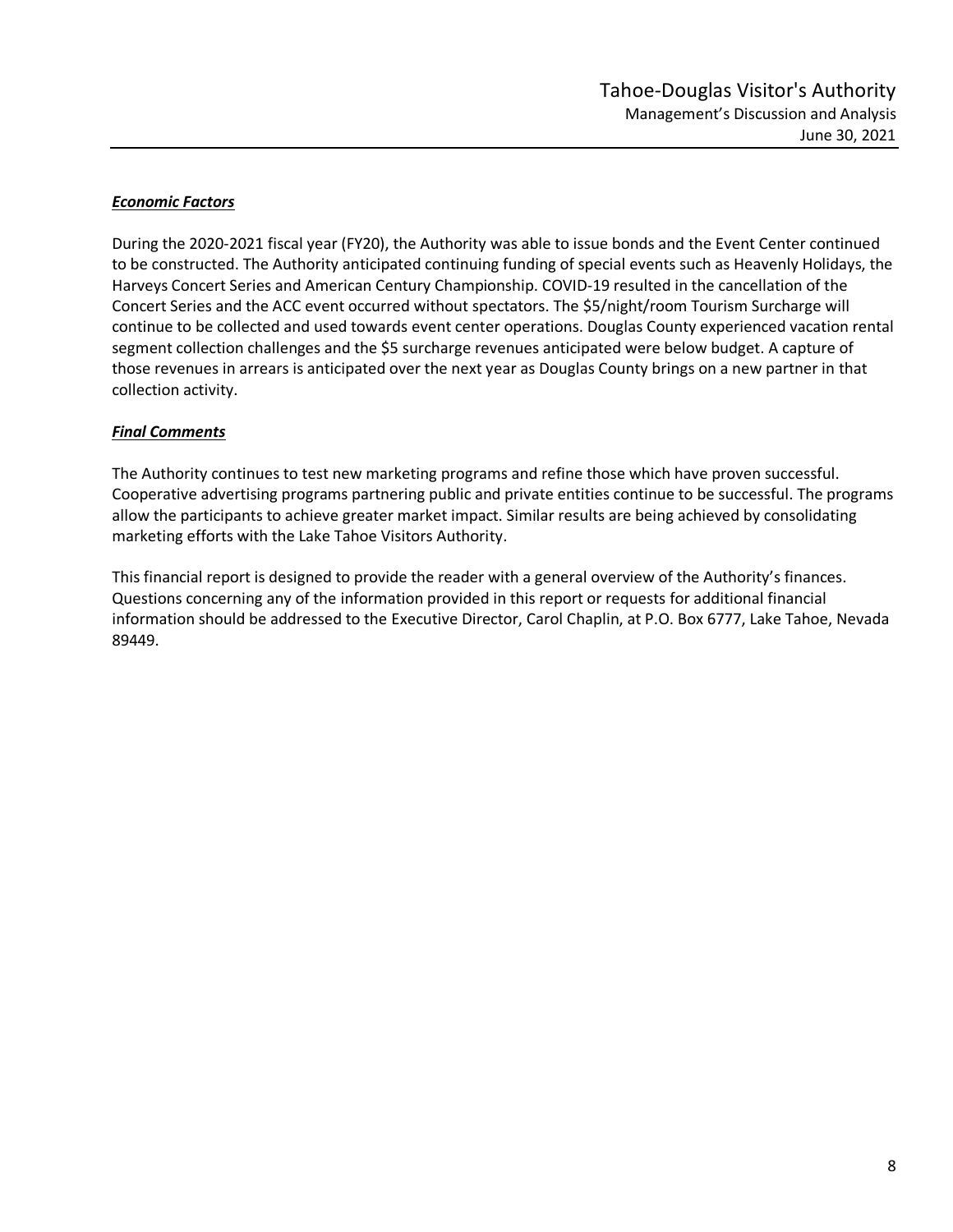# Tahoe-Douglas Visitor's Authority

Statement of Net Position and Governmental Fund Balance Sheet

June 30, 2021

<span id="page-10-1"></span><span id="page-10-0"></span>

|                                                                                                                                                    | General<br>Fund                                                 | Adjustments<br>(Note 9) | Statement<br>of Net Assets                                      |
|----------------------------------------------------------------------------------------------------------------------------------------------------|-----------------------------------------------------------------|-------------------------|-----------------------------------------------------------------|
| Assets                                                                                                                                             |                                                                 |                         |                                                                 |
| Cash and investments<br>Restricted deposits<br>Due from other governments<br>Prepaid expenses<br>Deposits<br>Capital assets, not being depreciated | \$<br>97,473,570<br>28,909,303<br>3,144,095<br>31,917<br>26,400 | \$                      | \$<br>97,473,570<br>28,909,303<br>3,144,095<br>31,917<br>26,400 |
| Construction in progress-Event Center<br>Capital assets, being depreciated<br>Equipment, net of accumulated<br>depreciation                        |                                                                 | 21,553,158<br>72,500    | 21,553,158<br>72,500                                            |
| <b>Total assets</b>                                                                                                                                | \$129,585,285                                                   | \$<br>21,625,658        | \$151,210,943                                                   |
| Liabilities                                                                                                                                        |                                                                 |                         |                                                                 |
| Accounts payable<br>Non-current liabilities                                                                                                        | \$<br>4,435,886                                                 | \$                      | \$<br>4,435,886                                                 |
| Due in one year<br>Due in more than one year                                                                                                       | 3,557,721                                                       | 117,408,735             | 3,557,721<br>117,408,735                                        |
|                                                                                                                                                    |                                                                 |                         |                                                                 |
| <b>Total liabilities</b>                                                                                                                           | 7,993,607                                                       | 117,408,735             | 125,402,342                                                     |
| Fund Balance / Net Position                                                                                                                        |                                                                 |                         |                                                                 |
| Fund balance                                                                                                                                       |                                                                 |                         |                                                                 |
| Nonspendable                                                                                                                                       |                                                                 |                         |                                                                 |
| Prepaid expenses                                                                                                                                   | 31,917                                                          | (31, 917)               |                                                                 |
| Deposits                                                                                                                                           | 26,400                                                          | (26, 400)               |                                                                 |
| Restricted                                                                                                                                         |                                                                 |                         |                                                                 |
| Trustee held deposits<br>Committed                                                                                                                 | 5,890,900                                                       | (5,890,900)             |                                                                 |
| Tahoe Township marketing                                                                                                                           | 4,010,000                                                       | (4,010,000)             |                                                                 |
| Unassigned                                                                                                                                         | 111,632,461                                                     | (111, 632, 461)         |                                                                 |
| <b>Total fund balance</b>                                                                                                                          | 121,591,678                                                     | (121, 591, 678)         |                                                                 |
| <b>Total liabilities and fund</b>                                                                                                                  |                                                                 |                         |                                                                 |
| balance                                                                                                                                            | \$129,585,285                                                   |                         |                                                                 |
| Net position                                                                                                                                       |                                                                 |                         |                                                                 |
| Net investment in capital assets                                                                                                                   |                                                                 | 7,895,350               | 7,895,350                                                       |
| Restricted                                                                                                                                         |                                                                 | 5,890,900               | 5,890,900                                                       |
| Unrestricted                                                                                                                                       |                                                                 | 12,022,351              | 12,022,351                                                      |
| Total net position                                                                                                                                 |                                                                 | 25,808,601<br>S.        | 25,808,601<br>\$.                                               |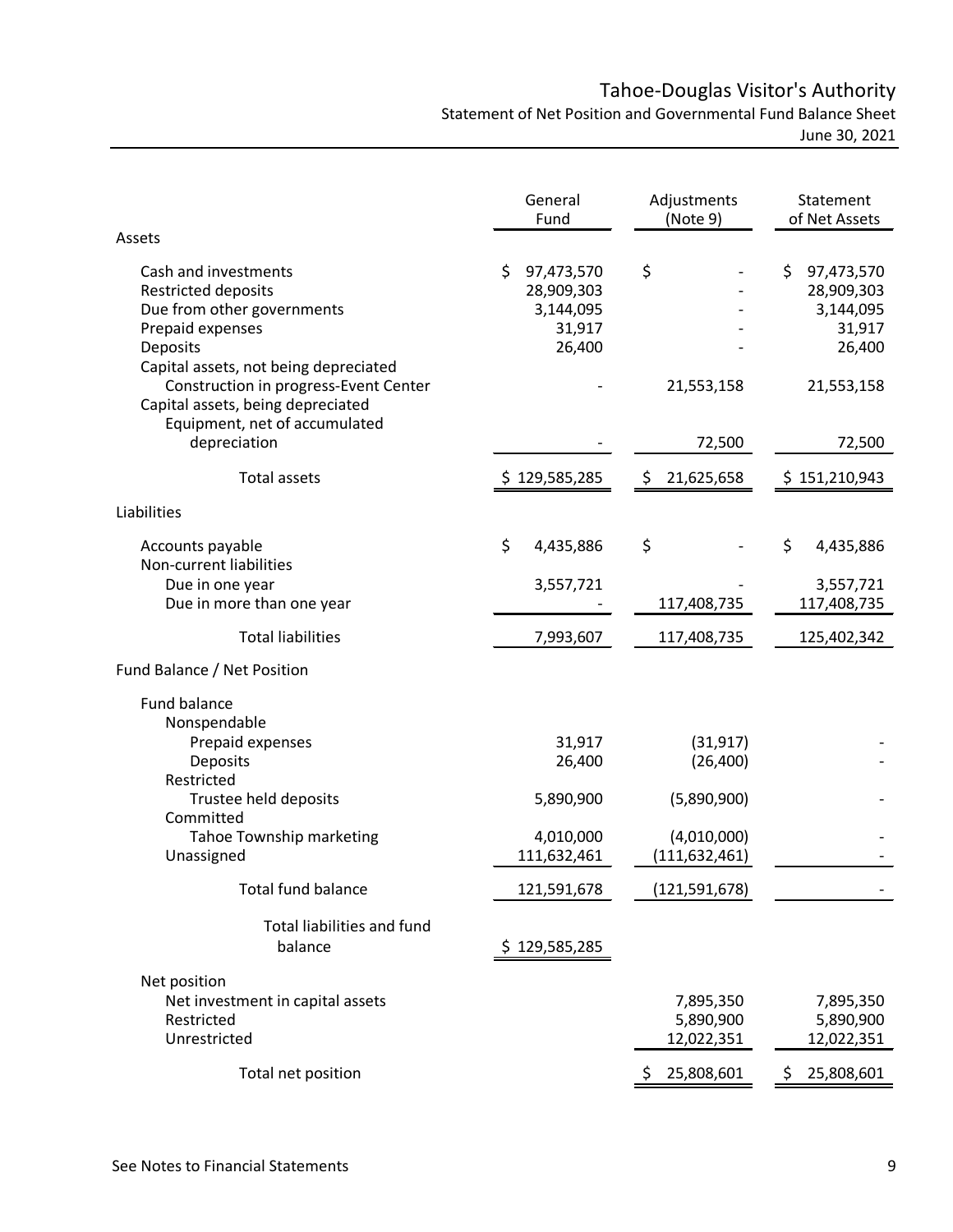# Tahoe-Douglas Visitor's Authority

Statement of Activities and Governmental Fund Revenue, Expenditures, and Changes in Fund Balance Year Ended June 30, 2021

<span id="page-11-0"></span>

|                                        | General<br>Fund | Adjustments<br>(Note 9) | Statement of<br><b>Activities</b> |
|----------------------------------------|-----------------|-------------------------|-----------------------------------|
| Expenditures/expenses                  |                 |                         |                                   |
| General government                     | \$<br>1,097,449 | \$<br>2,500             | \$<br>1,099,949                   |
| Capital outlay                         | 16,102,612      | (16, 102, 612)          |                                   |
| Economic development                   | 1,838,425       |                         | 1,838,425                         |
| Interest on bonds                      | 3,601,099       |                         | 3,601,099                         |
| Total expenditures                     | 22,639,585      | (16, 100, 112)          | 6,539,473                         |
| <b>General Revenues</b>                |                 |                         |                                   |
| Room taxes                             | 13,602,963      | (943, 033)              | 12,659,930                        |
| Redevelopment area tax                 | 1,028,872       |                         | 1,028,872                         |
| Grant income                           | 110,003         |                         | 110,003                           |
| In-kind contributions                  | 75,000          |                         | 75,000                            |
| Investment income                      | 124,459         |                         | 124,459                           |
|                                        |                 |                         |                                   |
| Total general revenue                  | 14,941,297      | (943, 033)              | 13,998,264                        |
| Excess (deficiency) of revenue         |                 |                         |                                   |
| over (under) expenditures              | (7,698,288)     | 7,698,288               |                                   |
| <b>Other Financing Sources (Uses)</b>  |                 |                         |                                   |
| <b>Issuance of bonds</b>               | 112,060,000     | (112,060,000)           |                                   |
| Bond premium                           | 6,650,077       | (6,650,077)             |                                   |
| <b>Bond discount</b>                   | (1,301,342)     | 1,301,342               |                                   |
|                                        |                 |                         |                                   |
| Total other financing sources (uses)   | 117,408,735     | (117, 408, 735)         |                                   |
| Changes in Fund Balance / Net Position | 109,710,447     | (102, 251, 656)         | 7,458,791                         |
| Fund Balance / Net Position            |                 |                         |                                   |
| Beginning of year                      | 11,881,231      | 6,468,579               | 18,349,810                        |
| End of year                            | \$121,591,678   | \$ (95,783,077)         | 25,808,601                        |
|                                        |                 |                         |                                   |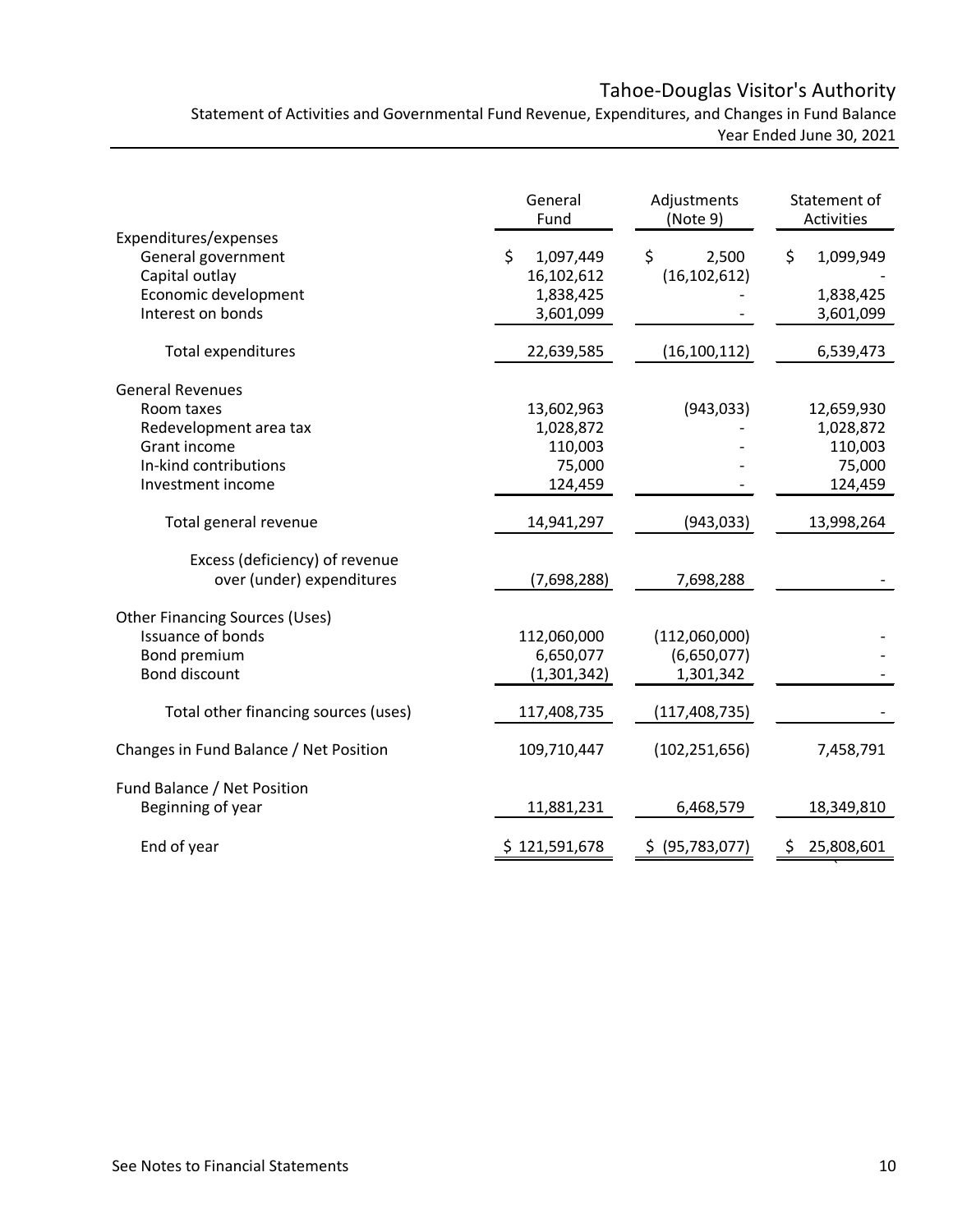# <span id="page-12-0"></span>**Note 1 - Summary of Significant Accounting Policies**

The Tahoe-Douglas Visitor's Authority's (Authority) financial statements are prepared in accordance with accounting principles generally accepted in the United States of America (GAAP), as applied to governmental units. The Governmental Accounting Standards Board (GASB) is the standard-setting body for governmental accounting and financial reporting. The GASB periodically updates its codification of the existing Governmental and Financial Reporting Standards which, along with subsequent GASB pronouncements (Statements and Interpretations), constitutes GAAP for governmental units.

## **Reporting Entity**

The financial statements present the financial position and results of operations of the Authority, under the direct jurisdiction of the Board of Directors of the Authority. The Authority, a public agency of the State of Nevada, was created pursuant to Chapter 496, Statues of Nevada 1997, by appointment of Members by the Board of County Commissioners of Douglas County to promote tourism within the Tahoe Township.

#### **Basic Financial Statements – Government-Wide Statements**

The basic financial statements include both government-wide and fund financial information. The governmentwide financial statements are reflected on a full accrual, economic resource basis which recognizes all long-term assets, receivables and deferred outflows as well as long-term debt, obligations and deferred inflows.

## **Basic Financial Statements - Fund Accounting**

The financial transactions of the Authority are reported in the general fund. The operations of the general fund are accounted for with a separate set of self-balancing accounts that comprise its assets, liabilities, fund equity, revenue and expenditures. The Authority's general fund is a governmental fund type. Governmental funds are accounted for on a current financial resources measurement focus. This means that only current assets and current liabilities are generally included on the balance sheets. The recorded fund balance (net current assets) is considered a measure of "available spendable resources". Operating statements for governmental funds present increases (revenue and other financing sources) and decreases (expenditures and other financing uses) in net current assets. Accordingly, they are said to present a summary of sources and uses of "available spendable resources" during a period.

## **Basis of Accounting**

The Authority is defined as a single-program special-purpose entity under GASB Statement No. 14, paragraph 131 as amended. This classification allows for the preparation of GASB 34 financial statements under an optional reporting method which combines the fund and government-wide statements into a single presentation. Under standard GASB 34 methodology, the government-wide statement of net assets and statement of activities are presented independently from the respective fund balance sheet and statement of revenues, expenditures, and fund balance. A reconciliation of adjustments provided on the modified financial statements demonstrates the changes from the fund financial statements to the government-wide financial statements in order to assist the reader in evaluating these statements. The Authority has utilized this optional method of presentation.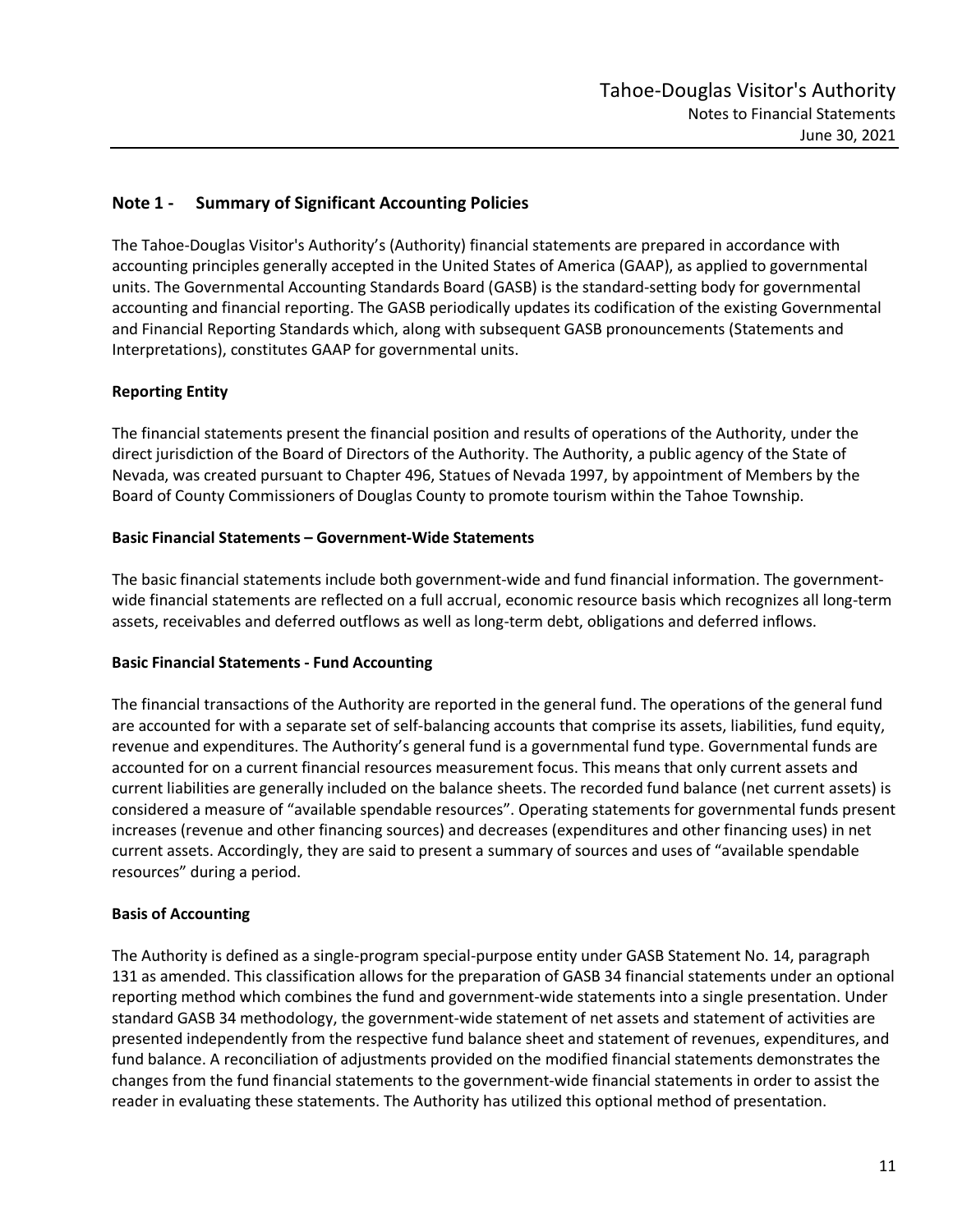The government-wide financial statements are reported using the economic resources measurement focus and the accrual basis of accounting. Revenues are recorded when earned and expenses are recorded when a liability is incurred, regardless of the timing of cash flows. Grants and similar items are recognized as revenue as soon as all eligibility requirements imposed by the provider have been met.

The Authority maintains its accounting records for its governmental fund types on the modified accrual basis of accounting. This method provides for recognizing expenditures at the time liabilities are incurred, while revenue is recorded when measurable and available to finance expenditures of the fiscal period. Available is defined as being due and collected within the current period or within 60 days after fiscal year end. When revenue is due, but will not be collected within 60 days, the receivable is recorded, and an offsetting deferred inflow account is established.

## **Budgets and Budgetary Accounting**

The Authority adheres to the Local Government Budget Act incorporated within Statutes of the State of Nevada. Budgets are adopted on a basis consistent with generally accepted accounting principles. Appropriations lapse at year-end. Budget amounts within the general fund may be transferred if amounts do not exceed the original budget. Such budget augmentations in excess of original budgetary amounts may not be made without prior approval of the Board. In accordance with the Statutes, actual expenditures may not exceed budget appropriations of the general government function of the general fund.

An encumbrance system is not utilized by the Authority.

## **Cash and Investments**

The Authority's cash and cash equivalents include cash on deposit at one commercial bank and in the State Treasurer's Local Government Investment Pool.

Investments are recorded at fair value, which is the same as the value of the pool shares. The State of Nevada Local Government Investment Pool is an unrated external investment pool that does not provide information on realized or unrealized gain or loss activity. Accordingly, changes in the investment pool are reflected as net investment income in the accompanying financial statements.

## **Due from Other Governments**

Miscellaneous receivables as well as room tax revenue which has been received from Douglas County for the year ended June 30, 2021 are reported as due from other governments in the accompanying financial statements.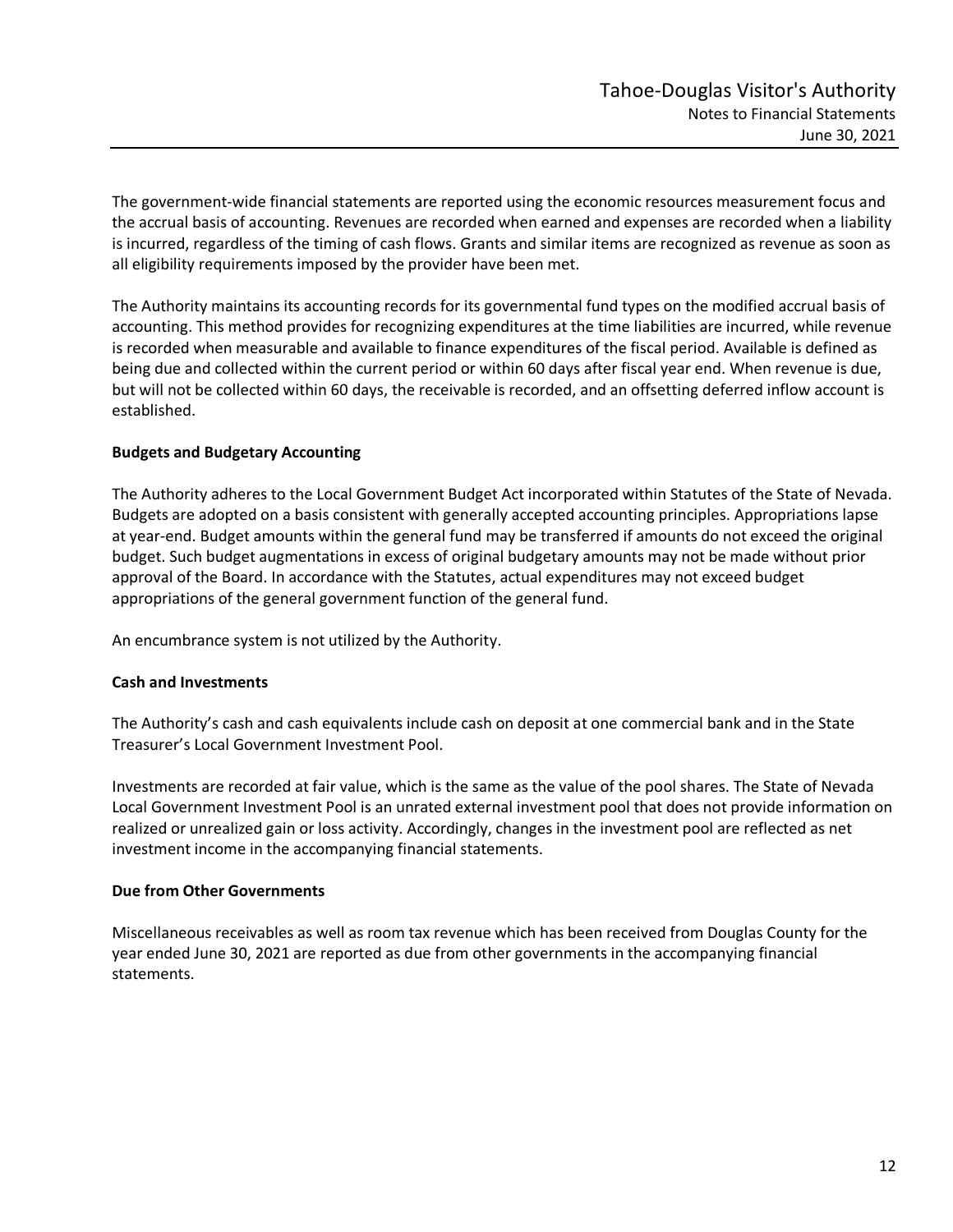## **Net Position Classifications**

In the government-wide financial statements, net position is classified as net position and displayed in three components:

- *Net investment in capital assets* consists of capital assets, net of accumulated depreciation. The Authority has \$21,625,658 invested in capital assets as of June 30, 2021.
- *Restricted net position* consists of net position with constraints placed on their use either by (1) external groups such as creditors, grantors, contributors, or laws and regulations of other governments; or (2) law through constitutional provisions or enabling legislation. The Authority has restricted net position for the Events Center.
- *Unrestricted net position* all other net position that does not meet the definition of "investment in capital assets" or "restricted."

In the governmental fund financial statements, fund balances are classified as follows:

- *Nonspendable* represents amounts that are either not in a spendable form or are legally or contractually required to remain intact. The Authority includes fund balances that have been prepaid for expenses and deposits in this category.
- *Restricted* represents amounts which can be spent only for specific purposes because of state or federal laws, or externally imposed conditions. The Authority has restricted fund balance for the Events Center.
- *Committed* represents amounts which can be used only for specific purposes determined by the members of the governing board's formal action through a resolution or action. At June 30, 2021, the Authority had funds of \$4,010,000 committed to Tahoe Township Marketing and the Events Center.
- *Assigned* represents amounts that are intended by the Authority for specific purposes but do not require action by the governing board. The Authority has no assigned fund balances.
- *Unassigned* represents all amounts not included in spendable classifications.

The Authority's policy is to first apply expenditures against restricted first if applicable, and then committed, assigned and then unassigned balances.

# **Capital Assets**

Capital assets with a cost of \$1,000 or more, and a life great than one-year, is capitalized and stated at cost. For purposes of the government-wide financial statements, depreciation of capital assets is recorded as an expense in the Statement of Activities, with accumulated depreciation reflected in the Statement of Net Position. Depreciation is provided over the assets' useful lives using the straight-line method. At June 30, 2021, the Authority's capital assets consist of construction in progress and are therefore not subject to depreciation expense until the assets are completed and placed into service.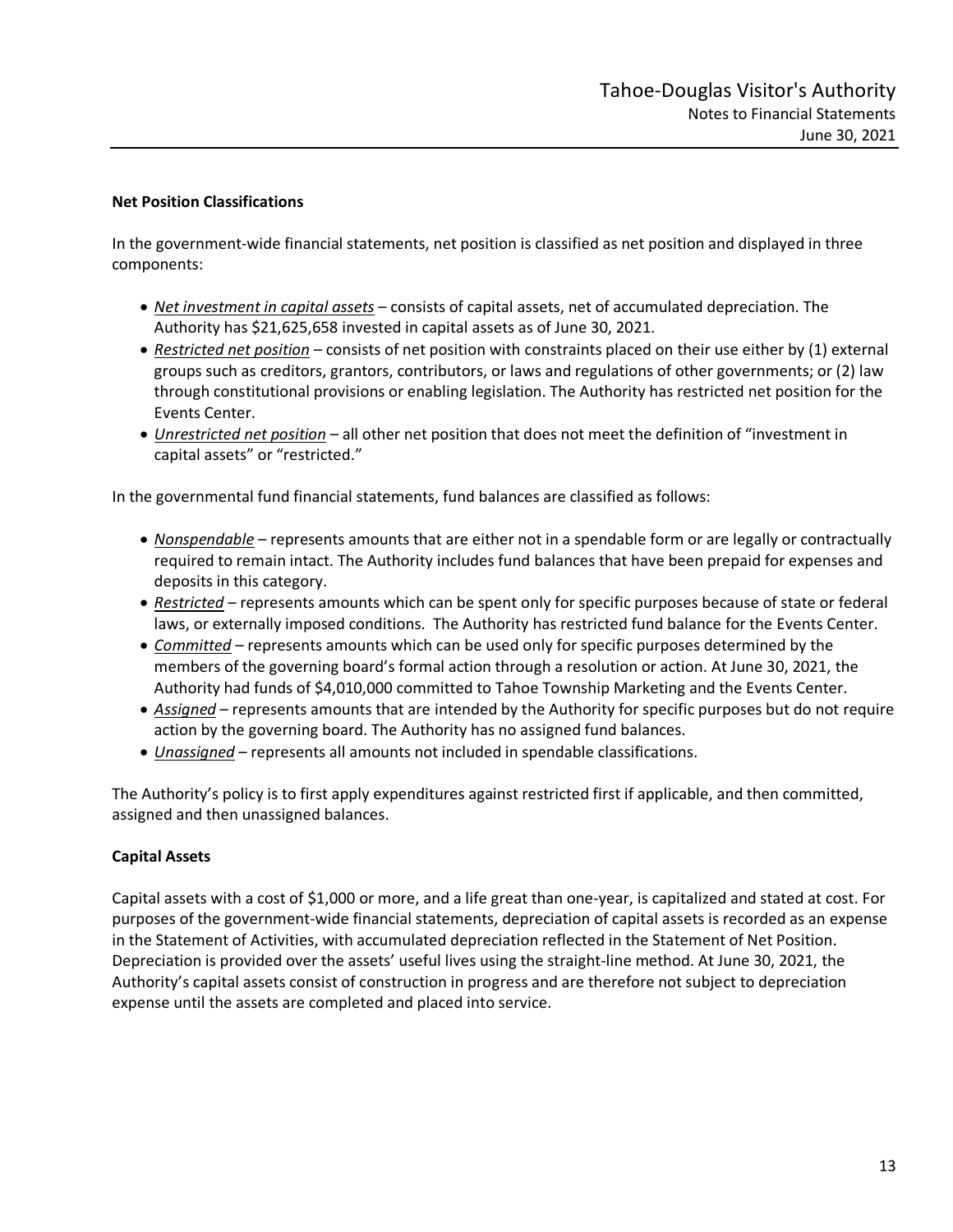## **Restricted Deposits**

The restricted deposits are cash accounts held by the trustees which may be used to service the General Revenue Bond of 2020

## **Long-term Obligations**

Long-term debt obligations are reported as liabilities in the government-wide and proprietary fund Statement of Net Position. Bond premiums are deferred and amortized over the life of the bonds using the effective interest method. Bond discounts and bond cost of issuance discounts are deferred and amortized over the life of the bonds using the straight-line method. Bonds payable are reported net of the applicable bond premium, discount, and cost of issuance.

In the governmental fund financial statements, issuance of bonds, bond premiums, bond discounts, and bond issuance costs are reported as other financing sources in the current period. Bond discounts are reported as other financing uses in the current period.

## **Use of Estimates**

The preparation of financial statements in conformity with generally accepted accounting principles requires management to make estimates and assumptions that affect certain reported amounts and disclosures. Accordingly, actual results could differ from those estimates.

## **New Accounting Pronouncements**

As of July 1, 2020, the District adopted GASB Statement No. 89, *Accounting for Interest Cost incurred Before the End of a Construction Period.* The implementation of this Statement establishes accounting requirements for interest cost incurred before the end of a construction period. This Statement requires that interest cost incurred before the end of a construction period be recognized as an expense in the period in which the cost is incurred for financial statements prepared using the economic resources measurement focus. As a result, interest cost incurred before the end of a construction period will not be included in the historical cost of a capital asset reported in a business-type activity or enterprise fund. Analysis of various provisions of this standard resulted in no change in the Authority's previously issued audited financial statements.

# **Note 2 - Compliance with Nevada Revised Statutes (NRS) and the Nevada Administrative Code**

The Authority conformed to all significant statutory constraints on its financial administration.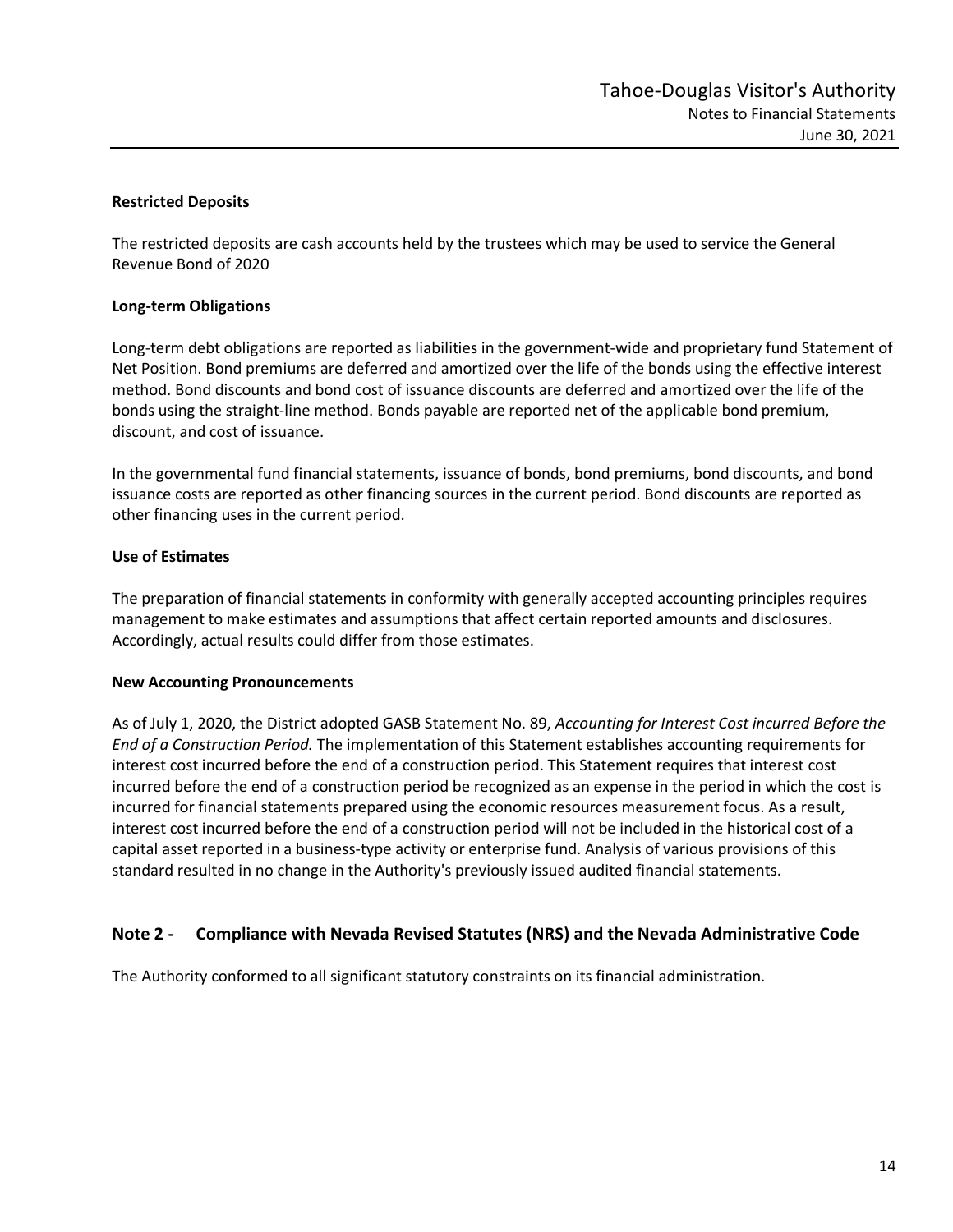## **Note 3 - Cash and Investments**

The following schedule summarized cash and investments at June 30, 2021:

| Cash in Bank                     |  | \$14,187,556 |
|----------------------------------|--|--------------|
| Local Government Investment Pool |  | 83,286,014   |
|                                  |  | \$97,473,570 |

By provision of statutes, the Authority is authorized to deposit all money in banks or savings and loan associations located in the State of Nevada and must be subject to withdrawal on demand. The Authority maintains its checking and savings accounts in one commercial bank. The accounts are insured by the Federal Deposit Insurance Corporation up to \$250,000. In addition, the Authority participates in the Nevada State Pooled Collateral Program through the individual bank, which insures the balances that are in excess of the FDIC insured amounts. The Authority does not currently have a deposit policy related to custodial credit risk.

The Authority is authorized to invest in the State of Nevada Local Government Investment Pool. The Pool is invested in the Local Government Investment Pool as of June 30, 2021. The LGIP operates under NRS and is administered by the Office of the State Treasurer. The LGIP invest in securities as allowed by statute. The LGIP is valued at NAV and therefore is not valued according to the hierarchy. At June 30, 2021 the LGIP had a weighted average maturity of 116 days. The Authority does not have a formal policy regarding credit risk or concentration of credit risk, or investment rate risk. The District is able to withdraw funds on a daily basis and has no outstanding commitments as of June 30, 2021.

# **Note 4 - Capital Assets**

Capital assets activity consisted of the following:

|                                                                   | July 1,2020 | <b>Increases</b> | Decreases | June 30, 2021 |
|-------------------------------------------------------------------|-------------|------------------|-----------|---------------|
| Capital assets, not being depreciated<br>Construction in progress | 5,525,546   | \$16,027,612     | \$        | \$21,553,158  |
| Total capital assets, not<br>being depreciated                    | 5,525,546   | 16,027,612       |           | 21,553,158    |
| Capital assets, being depreciated<br>Equipment                    |             | 75,000           |           | 75,000        |
| Less accumulated depreciation<br>Equipment                        |             | (2,500)          |           | (2,500)       |
| Total capital assets, being<br>depreciated, net                   |             | 72,500           |           | 72,500        |
|                                                                   | 5,525,546   | \$16,100,112     |           | \$21,625,658  |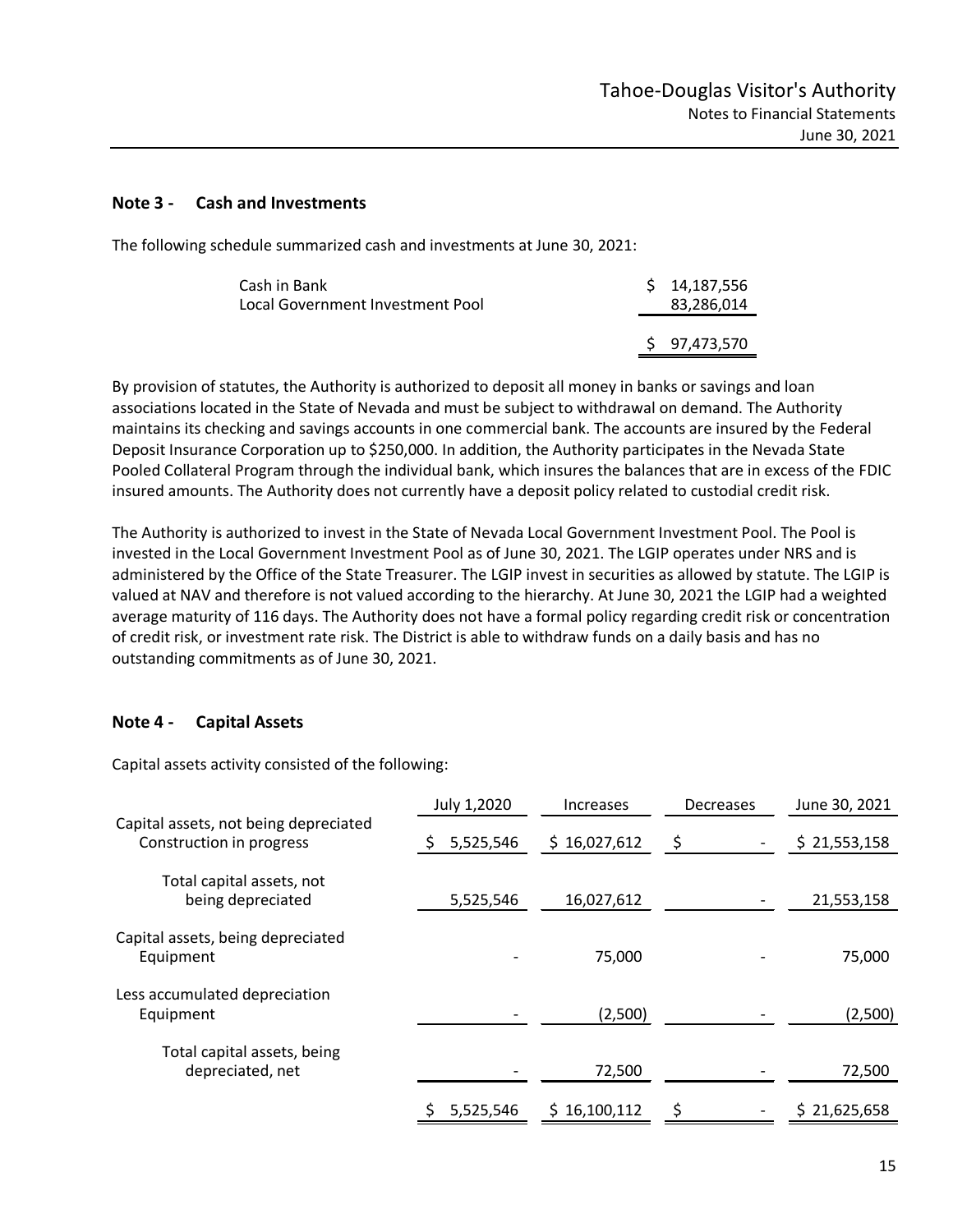# **Note 5 - Long-Term Lease Transactions**

The Authority entered into a lease for an office building under an eighteen-year operating lease expiring October 31, 2024. The lease contains an escalation clause beginning in year two, providing that the base rentals will be increased annually using the consumer price index. The base rentals were increased by 3.05% for the last six months in the year ended June 30, 2021. The lease also includes purchase options in years 6, 12 and 18. The purchase price is the greater of the net operating income of the property divided by a capitalization percentage of six percent (the CAP rate purchase price) or the appraised value of the property. The purchase price for years 6 and 12 would be adjusted by a purchase premium of 50% and 25% of the CAP rate purchase price, respectively. Rent expense for the year ended June 30, 2021 totaled \$383,538.

| June 30,             | Amount                        |
|----------------------|-------------------------------|
| 2022<br>2023<br>2024 | 387,901<br>387,901<br>129,300 |
|                      | 905,102                       |

Future minimum lease commitments are as follows for the years ending:

# **Note 6 - Long-Term Liabilities**

The Authority issued general obligation capital improvement bonds in the year ended June 30, 2021 to provide funds for an events center project. All of the Authority's Long-Term Bonds are collateralized by a pledge of revenues derived and to be derived from the room taxes and the redevelopment agency taxes. The Long-Term Bonds are collateralized by restricted deposits including the reserve fund and revenue stabilization fund. The bonds have a stated rate of interest of 4.98% and are payable in equal installments over the next 31 years.

General obligation bonds outstanding and related interest requirements as of June 30, 2021 were as follows:

| <b>Issue</b>                                                            | Issue      | Maturity | Interest | Amount        | Principle   | Current |
|-------------------------------------------------------------------------|------------|----------|----------|---------------|-------------|---------|
|                                                                         | Date       | Date     | Rate     | Issued        | Outstanding | Portion |
| <b>Governmental Activities</b><br>General Revenue Bonds,<br>Series 2020 | 11/10/2020 | 7/1/2051 | 4.98%    | \$112.060.000 | 112.060.000 | -       |

The District's outstanding medium-term equipment bonds bonds related to governmental activities of \$4,006,000 contain a provision that in an event of default, the bond owner may institute legal proceedings against the District and the interest rate may be increased to 1.92% annually.

Interest expense of \$86,056 for the year was recorded by the District.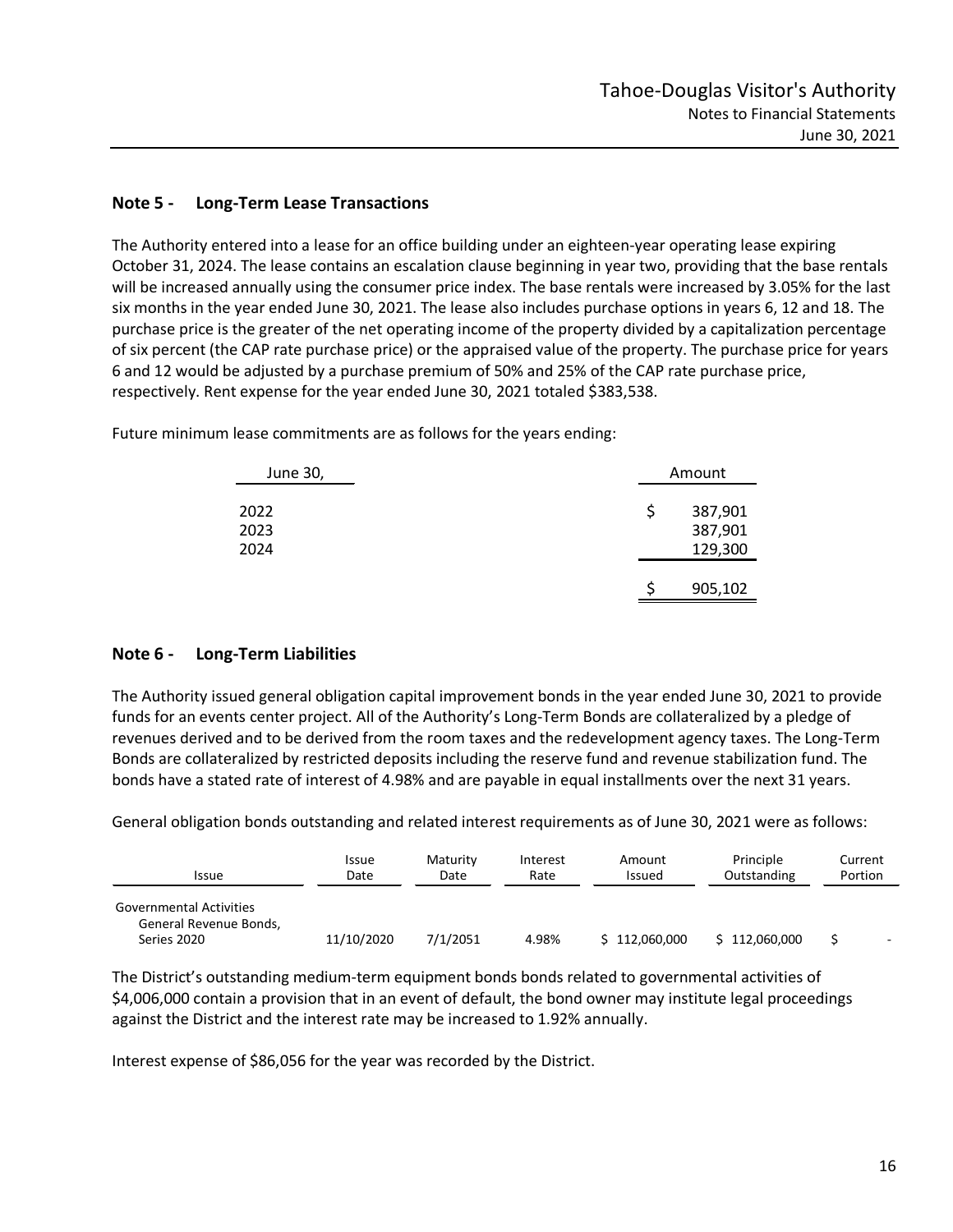|                                                               | Beginning<br><b>Balance</b> | <b>New</b><br><b>Issues</b>            | Principle<br>Reductions     | Ending<br><b>Balance</b>                    | Due Within<br>One Year |
|---------------------------------------------------------------|-----------------------------|----------------------------------------|-----------------------------|---------------------------------------------|------------------------|
| By Activity Type:<br>Governmental:<br>Series 2020             |                             | 112,060,000<br>S                       | Ŝ.                          | 112,060,000<br>S                            |                        |
| By Bond Type:<br>Revenue                                      |                             | 112,060,000<br>S.                      |                             | 112,060,000<br>\$                           | S                      |
| Bond premiums<br><b>Bond discounts</b><br>Bond issuance costs |                             | 6,650,077<br>(1,344,720)<br>(312, 362) | \$<br>(43, 378)<br>(10,076) | \$<br>6,650,077<br>(1,301,342)<br>(302,286) |                        |
| Total                                                         |                             | 4,992,995                              | (53, 454)                   | 5,046,449                                   |                        |
| Long-term debt, net                                           |                             | \$<br>117,052,995                      | (53, 454)                   | Ś<br>117,106,449                            |                        |

Long-term liability activity for the year ended June 30, 2021 was as follows:

Future debt service requirements are as follows for the years ending:

| June 30,  | Principle     | Interest        |
|-----------|---------------|-----------------|
|           |               |                 |
| 2022      | \$            | \$<br>5,544,500 |
| 2023      |               | 5.544.500       |
| 2024      |               | 5,544,500       |
| 2025      | 1,135,000     | 5,544,500       |
| 2026      | 2,310,000     | 5,499,100       |
| 2027-2031 | 13,180,000    | 5,499,100       |
| 2032-2036 | 16,780,000    | 5,499,100       |
| 2037-2041 | 21,420,000    | 5,499,100       |
| 2042-2046 | 27,160,000    | 5,499,100       |
| 2047-2051 | 30,075,000    | 5,499,100       |
|           |               |                 |
| Total     | \$112,060,000 | 55,172,600      |

The 2020 Bonds are secured by Pledged Revenues and certain funds specifically pledged under the Indenture, including the Reserve Fund and the Revenue Stabilization Fund. At June 30, 2021, the Reserve fund balance is \$7,811,750 and the Revenue Stabilization Fund balance is \$4,906,044. Pledged Revenues consist of a variety of occupancy taxes levied on transient occupancy of lodging in the Tahoe Township and certain tax increment revenues received by the Douglas County Redevelopment Agency from its Project Area No. 2. For the year ended June 30, 2021, pledged revenues received is \$14,631,835. See Note 9 for additional information.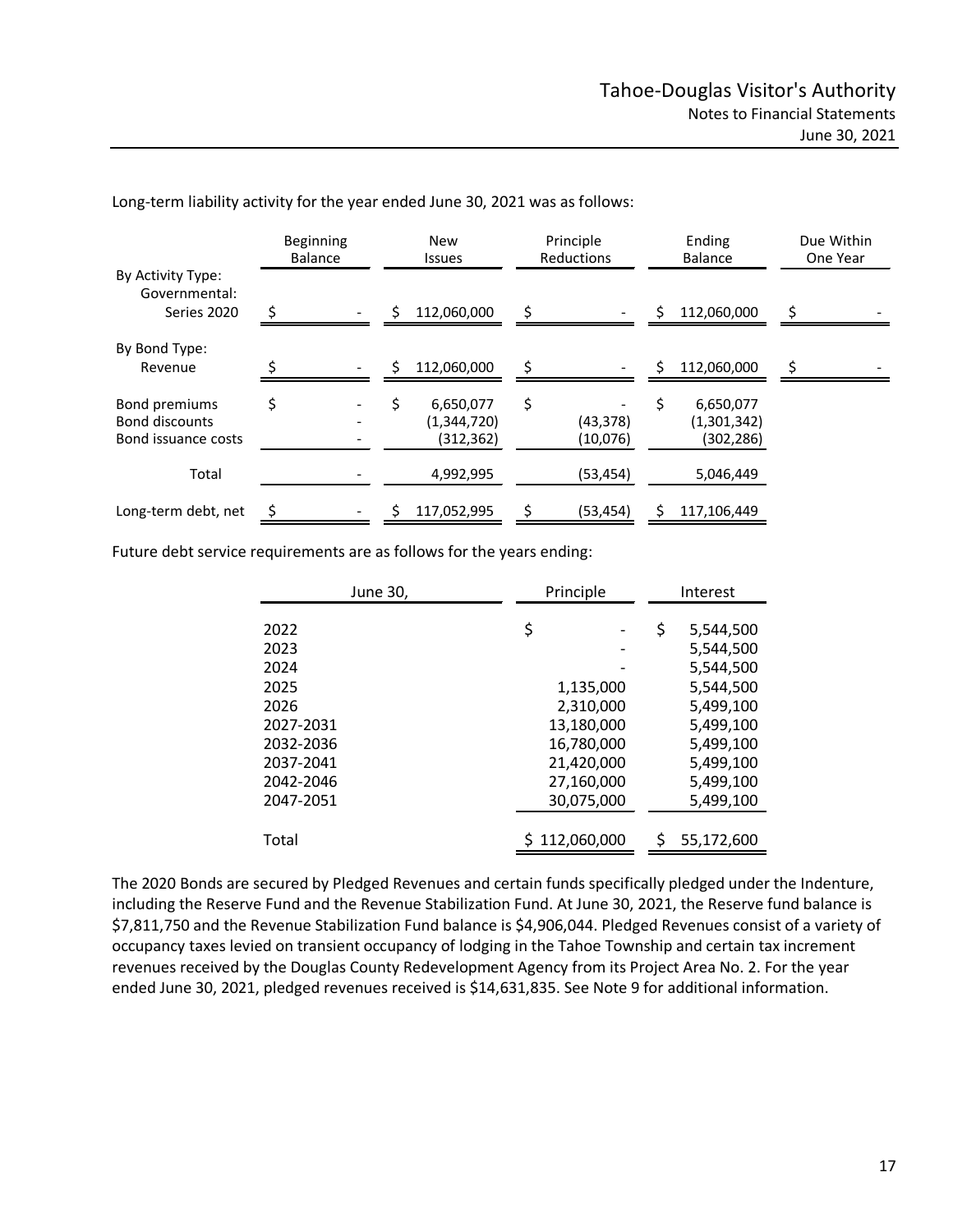# **Note 7 - Transient Occupancy and Lodging License Taxes**

Transient occupancy tax (TOT) and transient lodging license tax (TLLT), collectively referred to as Room Tax, is collected from lodging establishments by Douglas County, which then remits them to the Authority and other agencies. Douglas County allows lodging establishments until the last day of the succeeding month to remit TOT and TLLT. The Authority usually does not receive its share of TOT and TLLT until nine to ten weeks after the end of the month that the lodging establishments have charged the TOT and TLLT to customers. The Authority accounts for these shared revenues in the same manner and timing as Douglas County.

# **Note 8 - Commitments, Contingencies and Risk Management**

The Authority entered into funding agreements with various entities to provide support for tourism and marketing for the year ending June 30, 2021. The funding agreements total approximately \$3,112,640. The Authority has entered into a memorandum of understanding with the Lake Tahoe Visitor's Authority (LTVA) and the South Lake Tahoe Tourism District. The Authority committed to provide the LTVA 20% of the unrestricted tax revenue projected annually in the TDVA board approved budget. The amount to be paid in fiscal year 2021 based upon final revenues received for fiscal year 2021 is \$1,012,425.

The Authority has entered into agreements for contract work to be completed totaling approximately \$95,362,310, with approximately \$77,291,953 remaining.

There were no claims pending or unresolved disputes involving the Authority at June 30, 2021.

# **Note 9 - Restricted Deposits**

The restricted deposits are cash accounts held by the trustees which may be used to service the General Revenue Bond of 2020.

The following schedule summarized the restricted deposits at June 30, 2021:

| Restricted tax revenue       | 984.856    |
|------------------------------|------------|
| Unrestricted tax revenue     | 6,103,848  |
| Trustee held bond fund       | 270        |
| Reserve fund                 | 7,811,750  |
| Revenue stabilization fund   | 4,906,044  |
| Capitalized interest account | 9,102,535  |
|                              |            |
| Total restricted deposits    | 28,909,303 |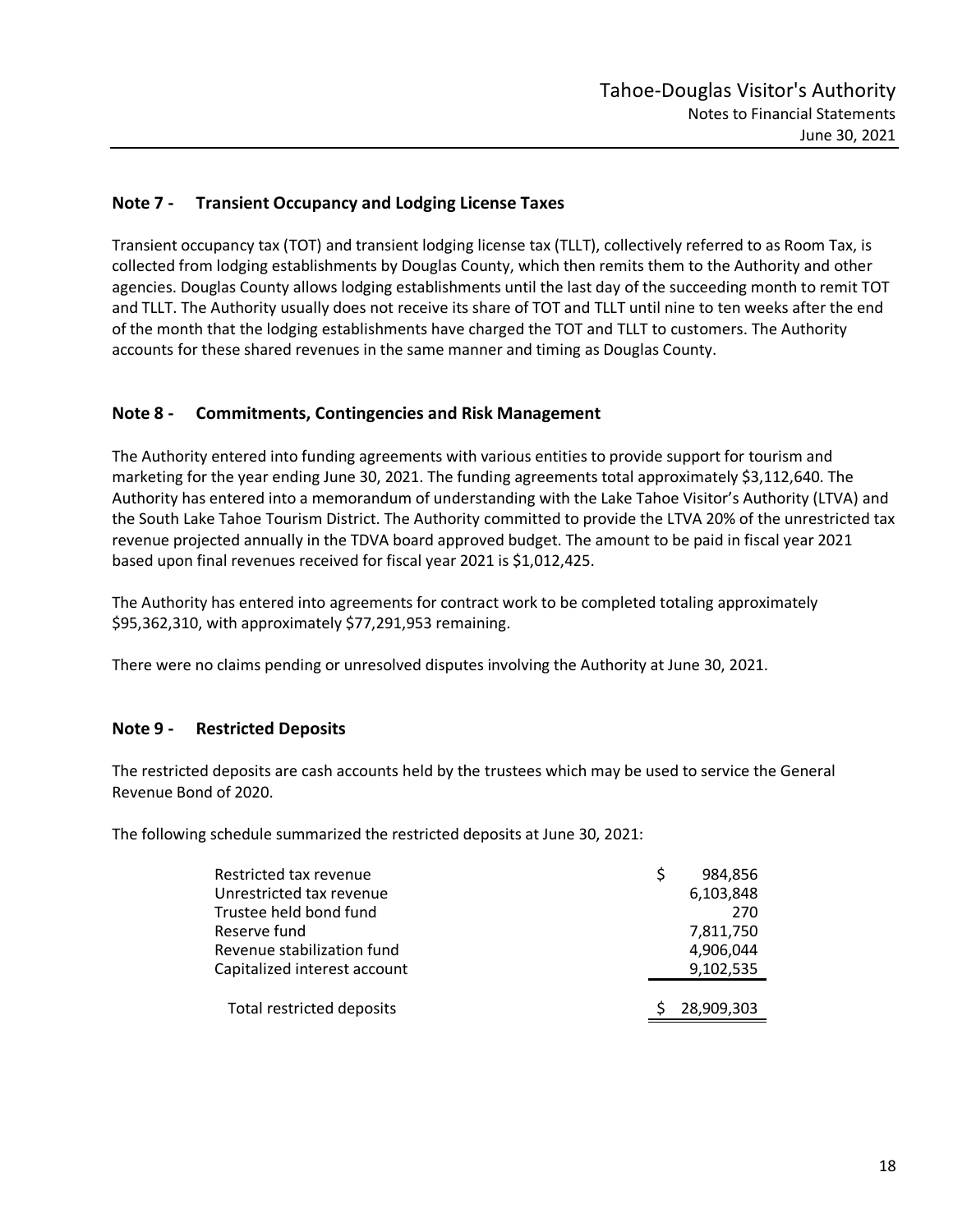These restricted assets are pledged to provide a measure of security per the Bond Purchase Contract and the Indenture of Trust as follows:

- Restricted Tax Revenue Account Represents restricted 1% TLLF revenues, the Redevelopment Agency revenues received from Douglas County RDA No. 2. Amounts in the accounts will accumulate through the year then will be transferred to debt service, debt service reserve fund deficiencies and remaining will be transferred to the revenue stabilization fund on July 2 of each year.
- Unrestricted Tax Revenue Account Represents the 4.498% TOT, the 1% TOT, the 2%TLLT, and the \$5/night tourism surcharge revenues.
- Trustee Held Bond Fund Represents funds that the trustee uses to pay the debt service on the 2020 Bonds, amounts from restricted and unrestricted tax revenues will be transferred and amounts from capitalized interest as payments come due.
- Reserve Fund this is the required debt service reserve fund that will be held by the trustee until either 1) maturity of the 2020 bonds, 2) a deficiency in revenues requires a draw on this to pay debt service, or 3) the Authority refunds the 2020 Bonds at some point in the future. The balance in this fund is legally required to be equal to or greater than the maximum annual debt service on the 2020 bonds (which is currently \$7,811,750).
- Revenue Stabilization Fund –This fund is that it would have a target balance equal to one year's worth of debt service (\$7,811,750). After the trustee pays the July 1 bond debt service payment, the amount above the targe balance could be transferred to the Authority for the subsequent year operating expenses.
- Capitalized Interest Account Represents the accumulate of capitalized interest due July 1, 2023.

# **Note 10 - Related Party Transactions**

During the year ended June 30, 2021, the Authority entered into a cooperative agreement with LTVA to promote tourism based on shared objectives which are more effectively and efficiently accomplished collectively rather than independently. During the year ended June 30, 2021, the Authority contributed \$2,054,977 toward expenses in connection with this marketing effort, which included amounts paid for the costs of administration. Based upon the agreement the Authority has committed an additional \$2,657,840 to be paid during the subsequent fiscal year. The Authority supports the LTVA by providing the rent for the building that is occupied by both entities. The LTVA provides employees to the Authority to perform all the accounting and administration functions. One Board member of the Authority, whom is a commissioner of Douglas County, sits on the LTVA Board as the representative for the Authority; otherwise, all other Board members are independent from the LTVA. At June 30, 2021, \$28,940 of accounts payable is payable to the LTVA.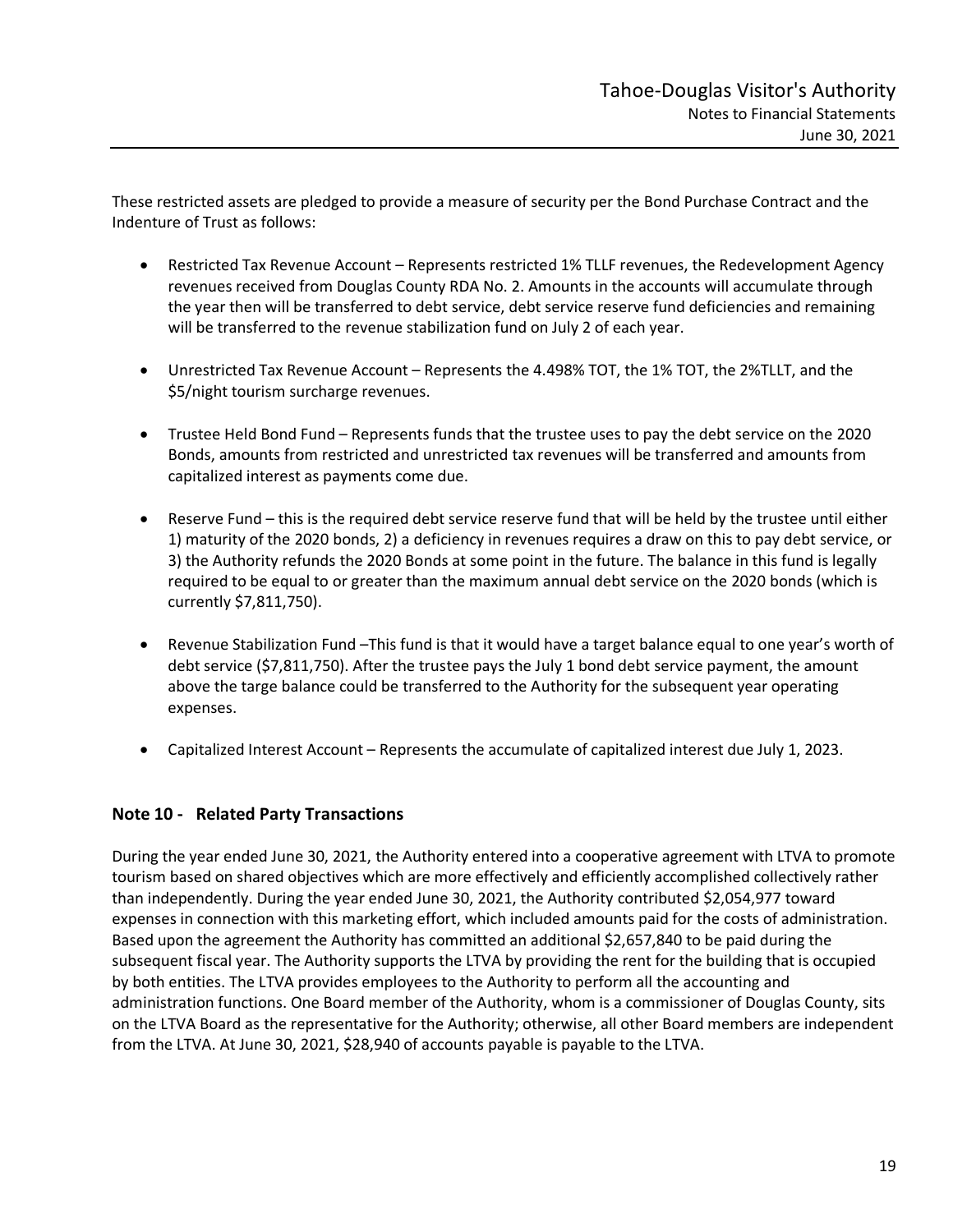# **Note 11 - Conversion to Government-Wide Financial Statements**

Adjustments on the face of the financial statements were made to the fund balance sheet and statement of revenue, expenditures, and changes in fund balance in order to reconcile the fund financial statements to the government-wide statements of net position and activities. The differences between the fund financial statements and government-wide financial statements are the result of additional TOT and TLLT deferred inflows from Douglas County of \$943,033 at June 30, 2021, amounts incurred related to capital projects in which construction in progress totaled \$21,625,658, and amounts incurred related to the bond issuance totaled \$117,408,735.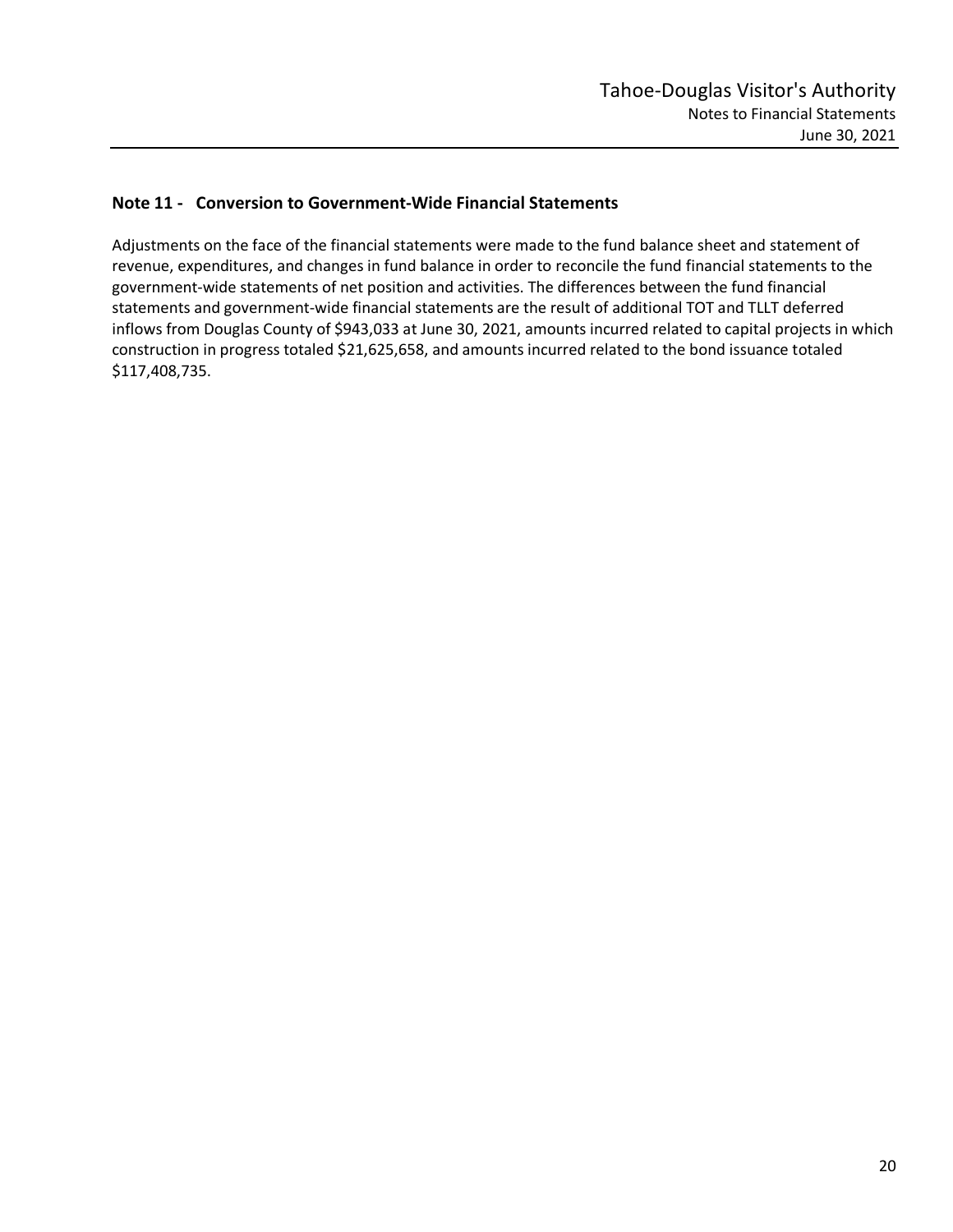

Required Supplementary Information June 30, 2021

Tahoe-Douglas Visitor's Authority

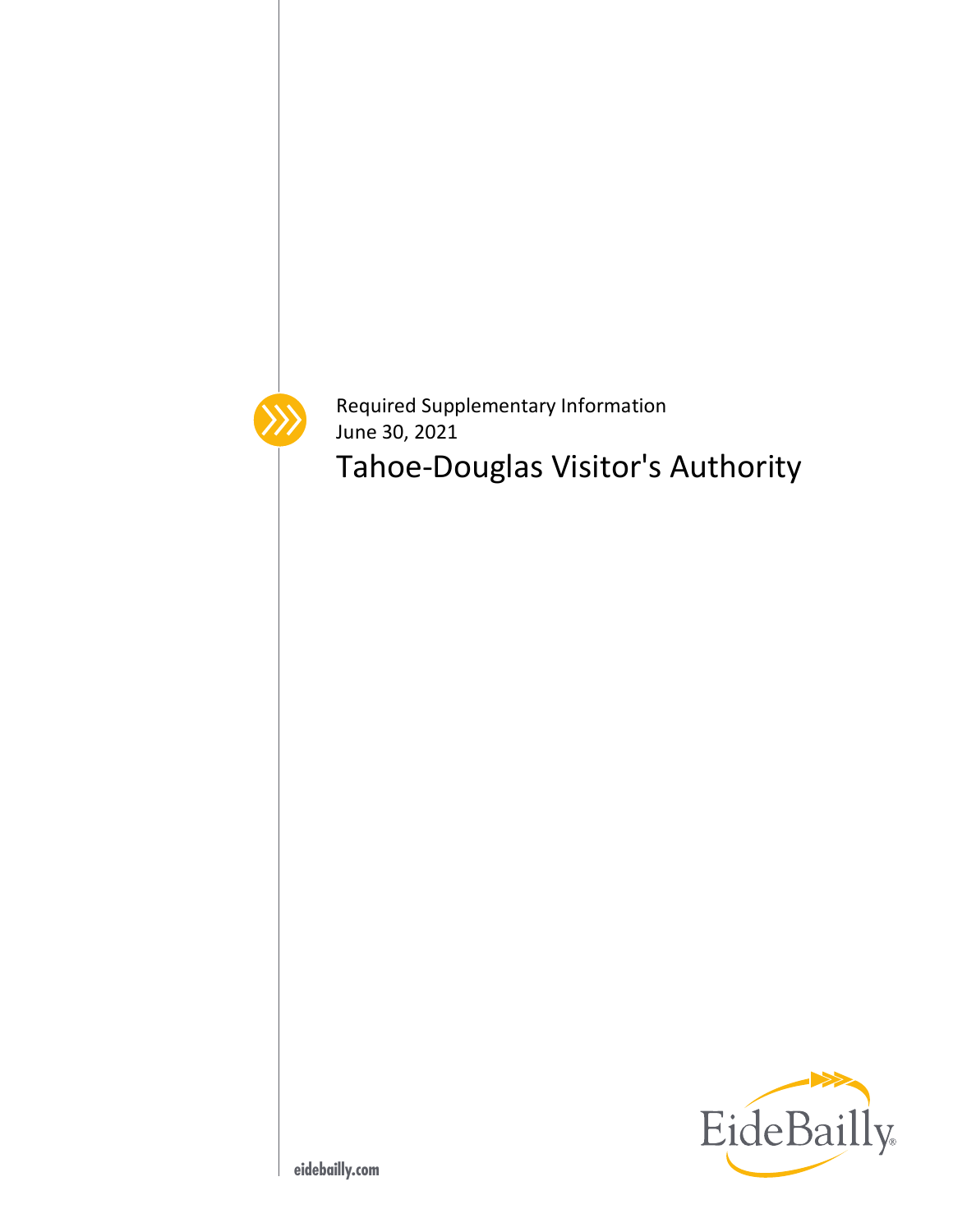# Tahoe-Douglas Visitor's Authority

Statement of Revenue, Expenditures, and Changes in Fund Balance – Budget and Actual Year Ended June 30, 2021

<span id="page-23-1"></span><span id="page-23-0"></span>

|                           | 2021                      |                        |                  |                     | 2020                           |
|---------------------------|---------------------------|------------------------|------------------|---------------------|--------------------------------|
|                           | Original<br><b>Budget</b> | Final<br><b>Budget</b> | Actual           | Variance            | Actual<br>(Memorandum<br>Only) |
| Revenue                   |                           |                        |                  |                     |                                |
| Room taxes                | \$16,842,514              | \$16,842,514           | \$<br>13,602,963 | \$<br>(3, 239, 551) | \$<br>8,626,252                |
| Redevelopment area tax    |                           |                        | 1,028,872        | 1,028,872           | 1,911,300                      |
| Grant income              | 185,000                   | 185,000                | 110,003          | (74, 997)           | 110,000                        |
| In kind income            |                           |                        | 75,000           | 75,000              |                                |
| Investment income         | 100,100                   | 100,100                | 124,459          | 24,359              | 83,205                         |
| Bond proceeds             |                           |                        | 117,408,735      | 117,408,735         |                                |
| Total revenue             | 17,127,614                | 17,127,614             | 132,350,032      | 115,222,418         | 10,730,757                     |
|                           |                           |                        |                  |                     |                                |
| Expenditures              |                           |                        |                  |                     |                                |
| Current                   |                           |                        |                  |                     |                                |
| Community support         | 5,515,121                 | 5,515,121              | 2,935,874        | 2,579,247           | 2,974,114                      |
| Capital outlay            |                           |                        | 16,102,612       | (16, 102, 612)      | 4,687,187                      |
| Bond debt service         | 9,747,950                 | 9,747,950              | 3,601,099        | 6,146,851           |                                |
| Total expenditures        | 15,263,071                | 15,263,071             | 22,639,585       | (7, 376, 514)       | 7,661,301                      |
|                           |                           |                        |                  |                     |                                |
| Excess of Revenue over    |                           |                        |                  |                     |                                |
| Expenditures              | 1,864,543                 | 1,864,543              | 109,710,447      | 107,845,904         | 3,069,456                      |
|                           |                           |                        |                  |                     |                                |
| Fund Balance, Beginning   |                           |                        |                  |                     |                                |
| of year                   | 5,613,703                 | 5,609,203              | 11,881,231       | 6,272,028           | 8,811,775                      |
| Fund Balance, End of Year | 7,478,246                 | 7,473,746              | \$121,591,678    | \$114,117,932       | 11,881,231                     |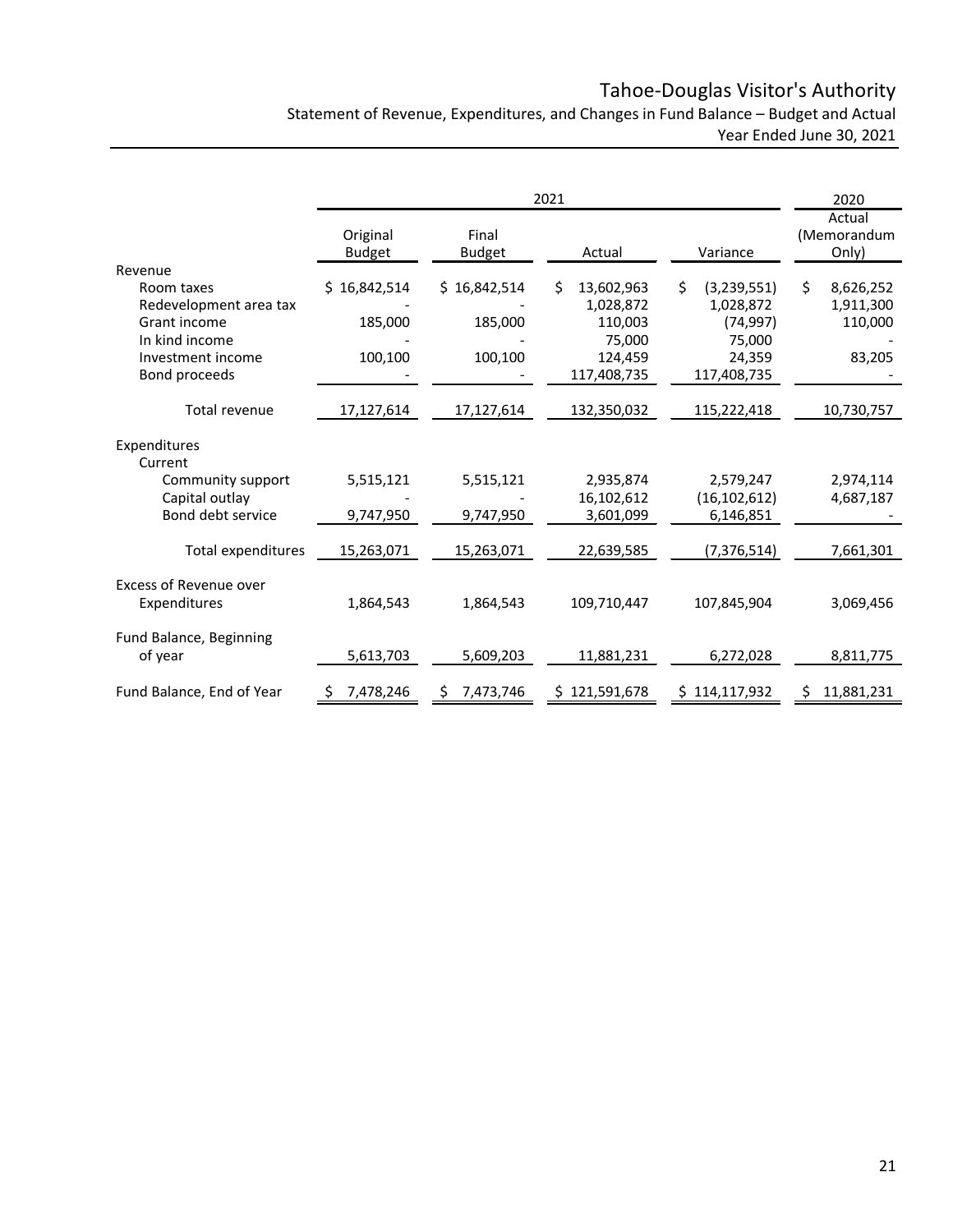

**CPAs & BUSINESS ADVISORS** 

# <span id="page-24-0"></span>**Independent Auditors' Report on Internal Control over Financial Reporting and on Compliance and Other Matters Based on an Audit of Financial Statements Performed in Accordance with** *Government Auditing Standards*

To the Board of Directors Tahoe-Douglas Visitor's Authority Lake Tahoe, Nevada

We have audited, in accordance with the auditing standards generally accepted in the United States of America and the standards applicable to financial audits contained in Government Auditing Standards issued by the Comptroller General of the United States, the financial statements of the governmental activities and fund information of Tahoe-Douglas Visitor's Authority, as of and for the year ended June 30, 2021, and the related notes to the financial statements, which collectively comprise Tahoe-Douglas Visitor's Authority's basic financial statements and have issued our report thereon dated November 30, 2021.

## **Internal Control Over Financial Reporting**

In planning and performing our audit of the financial statements, we considered the Authority's internal control over financial reporting (internal control) as a basis for designing audit procedures that are appropriate in the circumstances for the purpose of expressing our opinion on the financial statements, but not for the purpose of expressing an opinion on the effectiveness of the Authority's internal control. Accordingly, we do not express an opinion on the effectiveness of the Authority's internal control.

A *deficiency in internal control* exists when the design or operation of a control does not allow management or employees, in the normal course of performing their assigned functions, to prevent, or detect and correct, misstatements on a timely basis. A *material weakness* is a deficiency, or a combination of deficiencies, in internal control, such that there is a reasonable possibility that a material misstatement of the entity's financial statements will not be prevented or detected and corrected on a timely basis. A *significant deficiency* is a deficiency, or a combination of deficiencies, in internal control that is less severe than a material weakness, yet important enough to merit attention by those charged with governance.

Our consideration of internal control over financial reporting was for the limited purpose described in the first paragraph of this section and was not designed to identify all deficiencies in internal control that might be material weakness or significant deficiencies and therefore, material weaknesses or significant deficiencies may exist that have not been identified.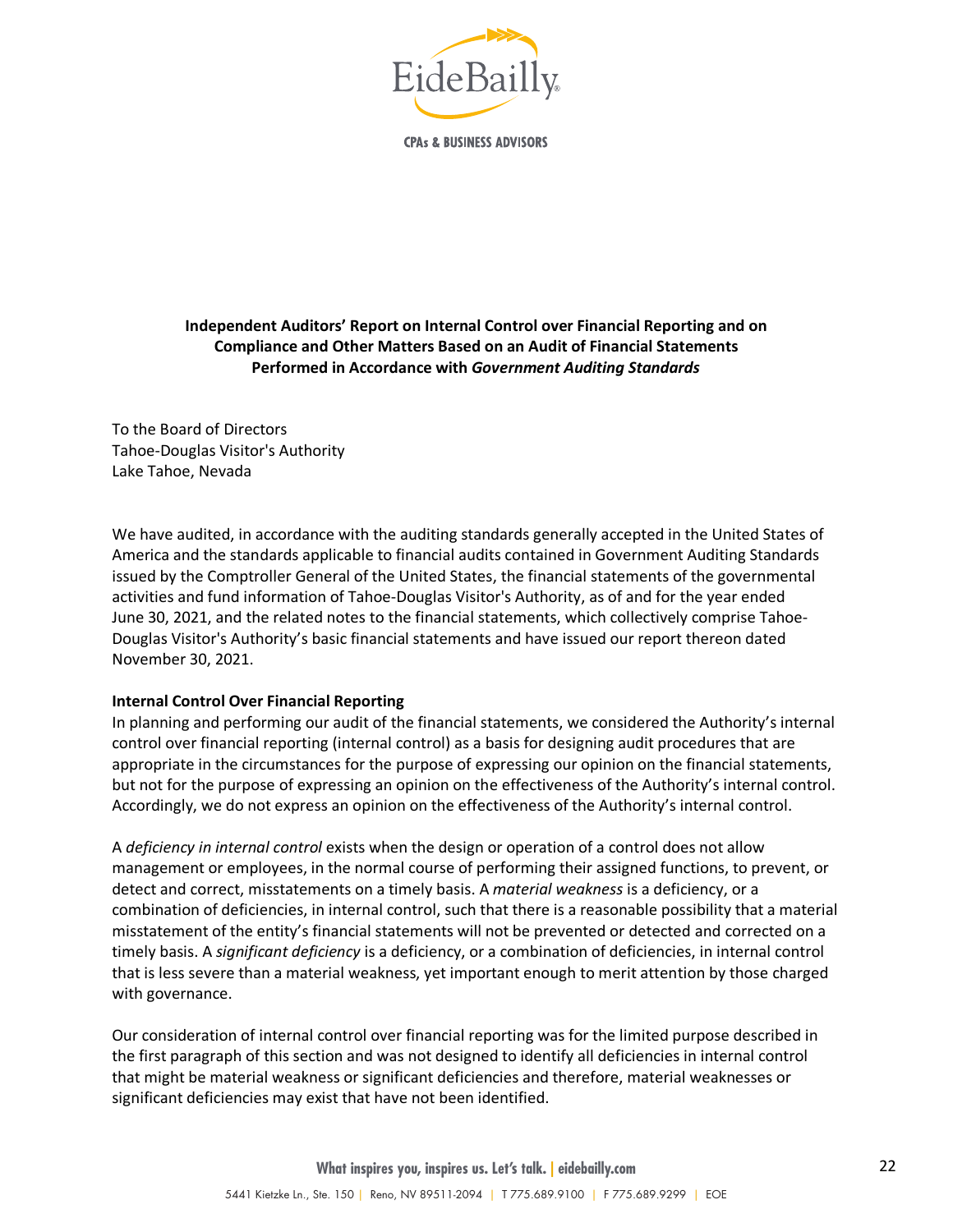We did identify certain deficiencies in internal control, described in the accompanying schedule of findings and responses, as item 2021-001 that we consider to be a material weakness.

#### **Compliance and Other Matters**

As part of obtaining reasonable assurance about whether the Authority's financial statements are free of material misstatement, we performed tests of its compliance with certain provisions of laws, regulations, contracts, and grant agreements, noncompliance with which could have a direct and material effect on the financial statements. However, providing an opinion on compliance with those provisions was not an objective of our audit, and accordingly, we do not express such an opinion. The results of our tests disclosed no instances of noncompliance or other matters that are required to be reported under *Government Auditing Standards*.

## **Tahoe-Douglas Visitor's Authority's Response to Findings**

Tahoe-Douglas Visitor's Authority's response to the findings identified in our audit are described in the accompanying schedule of findings and responses. Tahoe-Douglas Visitor's Authority's response was not subjected to the auditing procedures applied in the audit of the financial statements and, accordingly, we express no opinion on it.

## **Purpose of this Report**

The purpose of this report is solely to describe the scope of our testing of internal control and compliance and the results of that testing, and not to provide an opinion on the effectiveness of the entity's internal control or on compliance. This report is an integral part of an audit performed in accordance with Government Auditing Standards in considering the entity's internal control and compliance. Accordingly, this communication is not suitable for any other purpose.

Ede Sailly LLP

Reno, Nevada November 30, 2021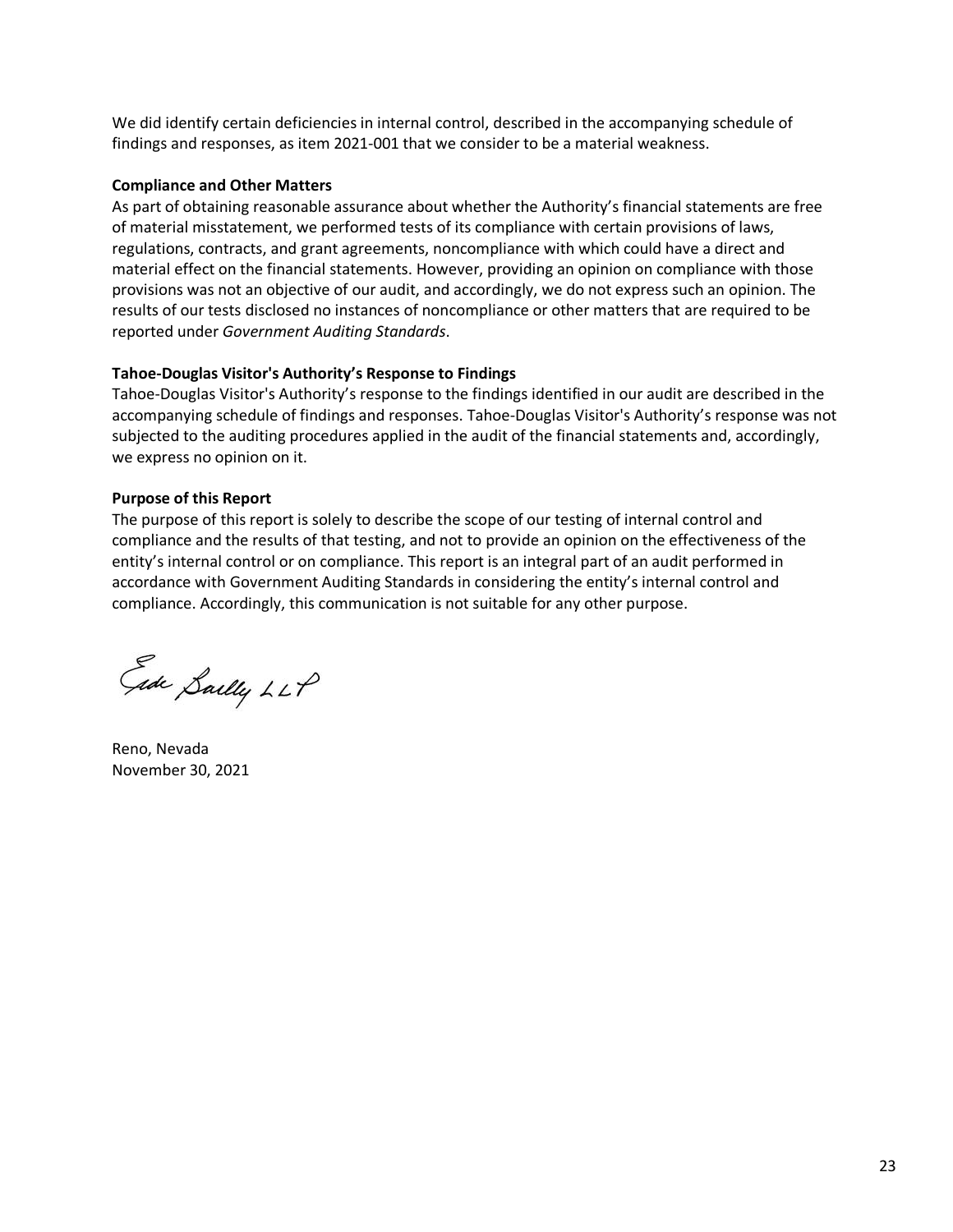#### <span id="page-26-0"></span>**2021-001: Financial Reporting Material Weakness**

- *Criteria*: Management is responsible for establishing and maintaining an effective system of internal control over financial statement reporting. One of the components of an effective system of internal control over financial reporting is the preparation of full disclosure financial statements that do not require adjustment as part of the audit process.
- *Condition:* As auditors, we assisted in the preparation of the financial statements, and proposed several journal entries. The financial statements had accounts recorded on both a government-wide basis: full accrual, economic resource basis, and fund financial statement basis: current financial resources measurement focus. In addition, certain components of the bond were not properly recorded including bond premium and discounts.
- *Cause:* Procedures have not been implemented to ensure Authority personnel properly recorded the financial statement on one basis of accounting only or properly recording the bond.
- *Effect*: Financial information prepared by the Authority may not comply with generally accepted accounting principles.
- *Recommendation:* We recommend the Authority implement procedures to provide training in the preparation of governmental financial statements in accordance with generally accepted accounting principles.

Views of Responsible *Officials:* Tahoe-Douglas Visitor's Authority agrees with this finding.